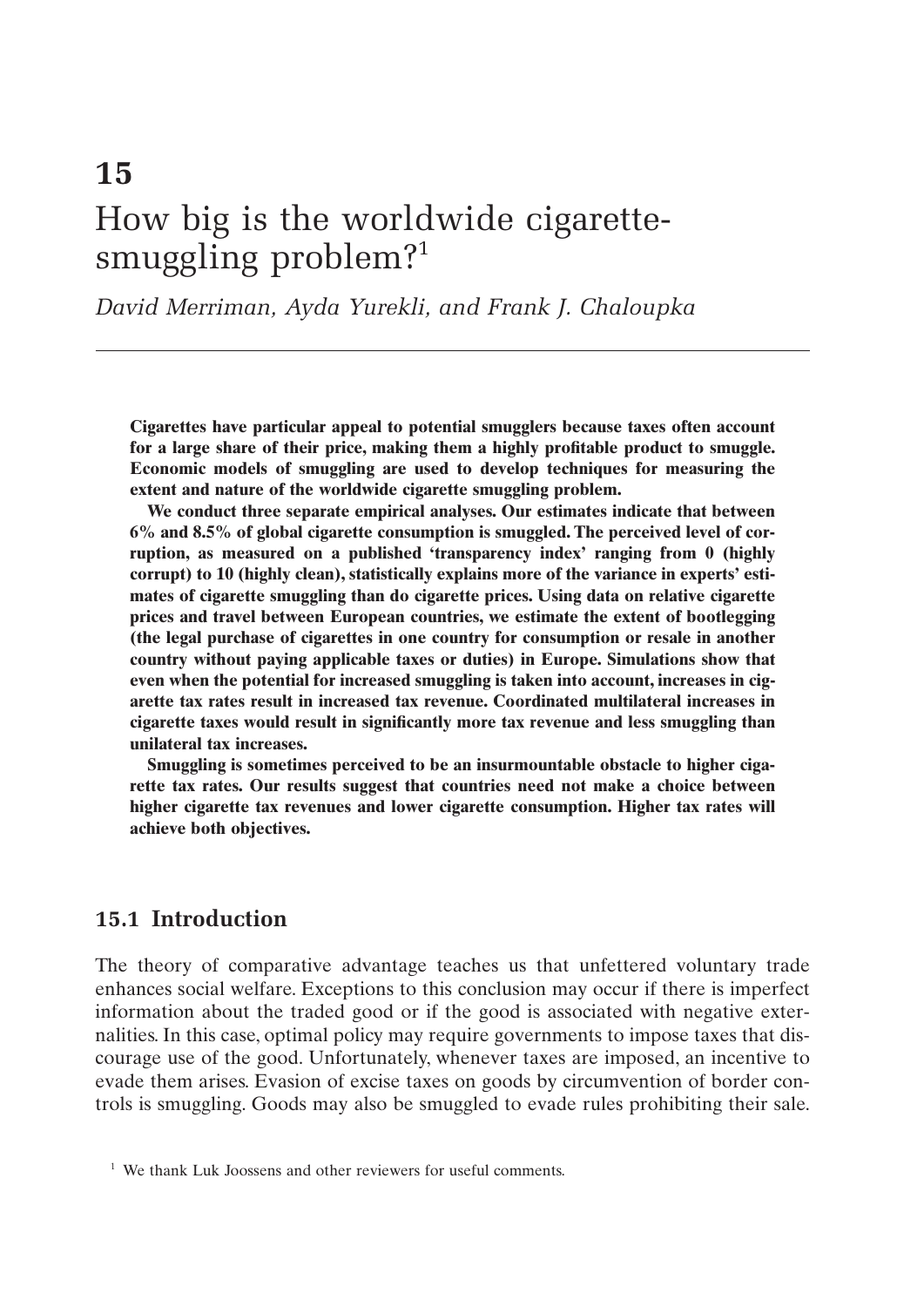A prohibition on sale can be thought of as an infinite tax. Because taxes on cigarettes often account for a large share of their price they are especially appealing to potential smugglers.

The presence of smuggling constrains the use of higher taxes as one element of a comprehensive tobacco-control policy in at least three important ways. First, smuggling reduces the maximum revenue that can be raised by cigarette taxes since, as tax rates increase, the quantity of smuggled cigarettes is also likely to increase. Second, attempts to control smuggling may absorb both private and law-enforcement resources. Third, smuggling may present opportunities for corruption that lower the legitimacy of law enforcement authorities. Estimates of the magnitude and determinants of cigarette smuggling are, therefore, important inputs to the design of tobacco-tax policy.

Two general types of cigarette smuggling may be distinguished. Bootlegging is the legal purchase of cigarettes in one country but consumption or resale in another country without paying applicable taxes or duties. Wholesale smuggling occurs when cigarettes are sold without the payment of taxes or duties, even in the country of their origin. In this paper we use the term 'smuggling' to refer to both bootlegging and wholesale smuggling. A more in-depth discussion of this terminology is found in Chapter 16. Price differentials among countries create incentives for bootlegging, while high cigarette taxes create an incentive for wholesale smuggling—even when tax systems are harmonized.

In 1995, for example, the retail price of a pack of 20 cigarettes in Germany was \$3.38.<sup>2</sup> In neighboring Poland and the Czech Republic, cigarette prices were about onetenth as high (33–37 cents per pack). Disparities in price of more than 100% between neighbor and near-neighbor countries are not unique to Germany and Eastern Europe. Within Western Europe, Scandinavian countries have cigarette prices two to three times as high as those in southern European countries (Italy, Portugal, and Spain). Even more extreme price disparities are found in Latin America and East Asia. Similar disparities exist within some countries (e.g. between states in the United States).

Price disparities create a large incentive for bootlegging. One source estimates that a single truckload of smuggled cigarettes could evade \$1.2 million of taxes in the European Union (Joossens 1998, p. 150). Econometric estimates of cigarette smuggling in the United States, discussed in Section 15.3, generally show a low level of smuggling. However, there is reason to believe that the very large price disparities described above may lead to greater smuggling elsewhere, especially in low-income countries where fewer resources may be available to enforce tight smuggling controls. Estimates by experts in the field, discussed in more detail in Section 15.4, suggest that there are many countries in which smuggled cigarettes account for 20% or more of consumption.

Retail price differentials between neighboring countries alone cannot account for the cross-country variance in smuggling. Smuggling requires evasion of border controls or bribery of border guards.A retail network must be available to distribute smug-

<sup>&</sup>lt;sup>2</sup> Throughout this paper local prices are converted to US dollars using prevailing exchange rates. See Section 15.4 for data sources and methods of adjustment.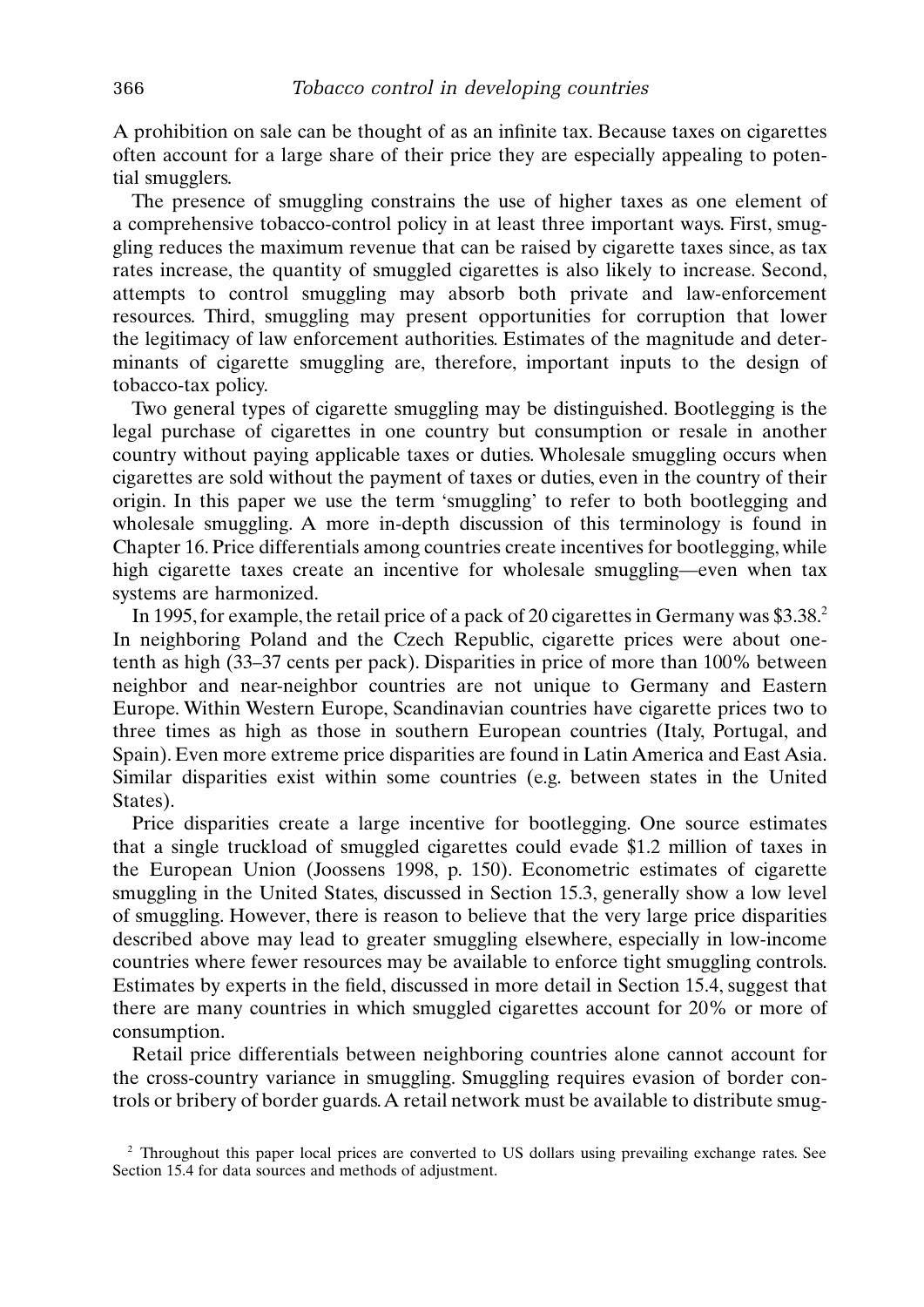gled cigarettes. Conditions that contribute to smuggling include high levels of government corruption, an established informal market for cigarettes (sales of cigarettes by street vendors), and a well-organized criminal establishment.

#### **15.2 Theoretical considerations**

Several key questions must be addressed. What determines the total value of smuggling? Why is there more smuggling in some countries than in others? Why do legal trade and smuggling of cigarettes persist simultaneously? If the expected return on smuggled cigarettes is greater than the expected return on legal trade, why do not smugglers out-compete legal sellers and dominate the market? We apply Desmond Norton's (1988) model of bootlegging to the cigarette trade to answer these questions.

Norton considers a firm located abroad at a distance d from home. The firm has a Frorton considers a firm focated abroad at a distance d from nome. The firm has a<br>fixed quantity of cigarettes  $\bar{q}$  that can be sold abroad, legally exported to home or illegally bootlegged into home. For each pack of cigarettes sold abroad, the firm earns a price p (denominated in dollars for convenience). Home levies a tax t on cigarettes that is not levied abroad (this assumption effectively rules out the possibility of wholesale smuggling). The firm earns  $(p + pt + \theta)$  for each pack sold at home.  $\theta$  may be greater than, equal to or less than zero depending upon whether the local tax is fully embodied in the local price. Hence, the model allows for less-than-perfect competition in the cigarette industry. Norton assumes an 'iceberg' specification of transport costs some portion of shipped cargo evaporates in transport. He designates the cost per smuggled cigarette as s(d) and the cost per legally exported cigarette as L(d) and assumes that s'(d) and  $L'(d) > 0$ .

Smugglers face a risk of detection of  $(1 - \mu)$  and, if detected, pay a penalty that is proportional to the amount of smuggled cigarettes that are seized. The probability of non-detection,  $\mu$ , is postulated to be a decreasing function of the amount smuggled and an increasing function of the amount legally exported. That is, Norton assumes that legal exports camouflage bootlegging (see Thursby *et al.* (1991) for a related model of cigarette smuggling).

In Norton's model the firm's objective function is given by:

$$
\pi(d) = \mu(q^s, q^L)(p + pt + \theta)(1 - s)q^s
$$
  
-(1 -  $\mu$ ) $\alpha$ (1 - s)pq^s  
+(p +  $\theta$ )(1 - L)q<sup>L</sup>  
-p(q<sup>s</sup> + q<sup>L</sup>), (15.1)

where  $q^s$  = the quantity of cigarettes smuggled into home,  $q^L$  = the quantity of cigarettes legally imported to home, and  $\alpha$  is the share of revenue from intercepted smuggled cigarettes that offenders must pay as a penalty. The firm's problem is to choose  $q^s$  and  $q^L$  subject to the constraints that:  $q^s + q^L \leq \overline{q}$  and  $q^s, q^L \geq 0$ .

The first term on the right-hand side of eqn 15.1 is expected revenue from successful bootlegging, the second term is the expected penalty from smuggled cigarettes that are intercepted, the third term is revenue from legal exports, and the fourth term is revenue foregone as a result of reduced sales abroad.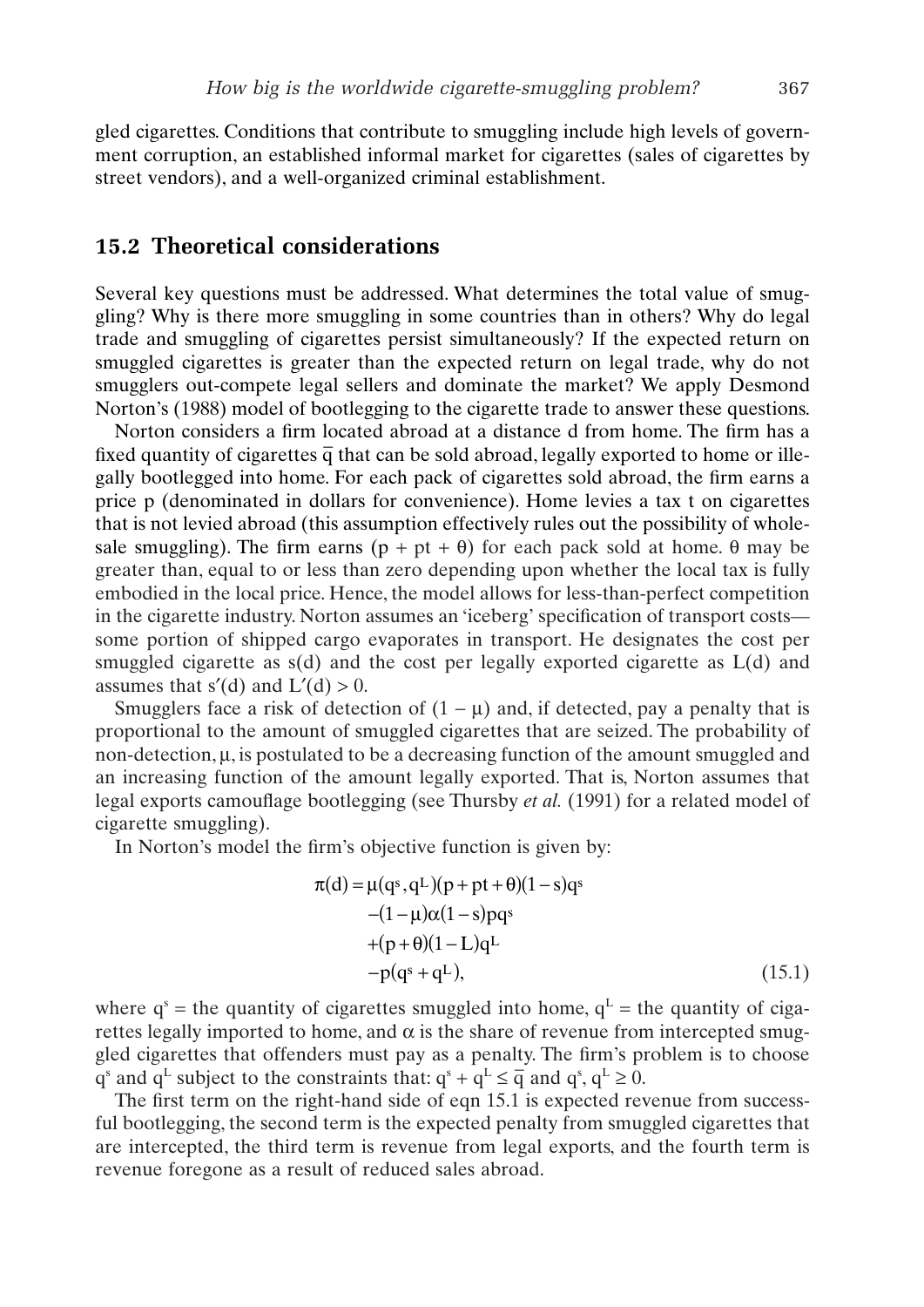Norton shows that, depending upon the parameters, there are several possible kinds of optimal allocations by the firm. In particular, Norton shows that optimal solutions in which both  $q^s > 0$  and  $q^L > 0$  are possible. Furthermore, he shows that an increase in the tax rate t will increase the optimal choice of  $q<sup>s</sup>$  among existing smugglers and increase the number of firms that smuggle, resulting in an increase in the aggregate amount of bootlegging. Norton's model also shows that an increase in the fine paid by smugglers if they are detected  $(\alpha)$  reduces the profit-maximizing level of smuggling. In Appendix 15.1 (at the end of the chapter), we extend Norton's model in a straightforward way and show that an increase in the probability of detection reduces the optimal quantity smuggled. Norton's model has clear empirical implications: we should find higher levels of bootlegging into countries with high taxes and low levels of enforcement.

What are the welfare implications of cigarette smuggling? Bhagwati and Hansen (1974) note that, for goods that carry no negative externalities, optimal economic policy requires that small countries impose no tariffs. They go on to say:

. . . [i]t is commonly argued that smuggling must improve economic welfare since it constitutes (partial or total) evasion of the tariffs (or quantity restrictions)

However, Bhagwati and Hansen reason that, because smugglers must take action to evade detection, smuggling increases transportation costs. They show that if smuggling occurs under conditions of perfect competition and constant costs then, in any circumstances where smuggling and legal trade coexist, 'smuggling must be a welfarereducing activity' (p. 13).

Cigarette smoking imposes significant negative externalities (see Chapter 4 and Chapter 7; Chaloupka and Warner, in press). If so, taxation of cigarettes, so that consumers internalize negative externalities, is appropriate. Although there has been no formal theoretical welfare analysis of the smuggling of 'bads' (as distinct from 'goods'), which impose negative externalities, it is clear that Bhagwati and Hansen's results can be extended to cover this case. If smuggling of goods reduces welfare, then smuggling of bads must reduce welfare even further, since it circumvents a tax that would otherwise improve national well-being. Smuggling may reduce retail prices below the social cost of the bad.

# **15.3 Previous empirical literature**

Most of the direct evidence about cigarette smuggling comes from high-income countries. However, the general theoretical model of smuggling is applicable to a broad range of societies. Further, as shown elsewhere in this volume, we have considerable direct evidence that the smoking behavior of individuals in middle-income and low-income countries responds to changes in economic incentives. Therefore, it is reasonable to believe that the lessons about cigarette smuggling learned in highincome countries will be more or less applicable to middle-income and low-income countries.

A number of empirical studies have demonstrated that despite its addictive nature, cigarette smoking—like other consumption activities—responds to economic variables. There is clear evidence that increases in price decrease smoking, but there are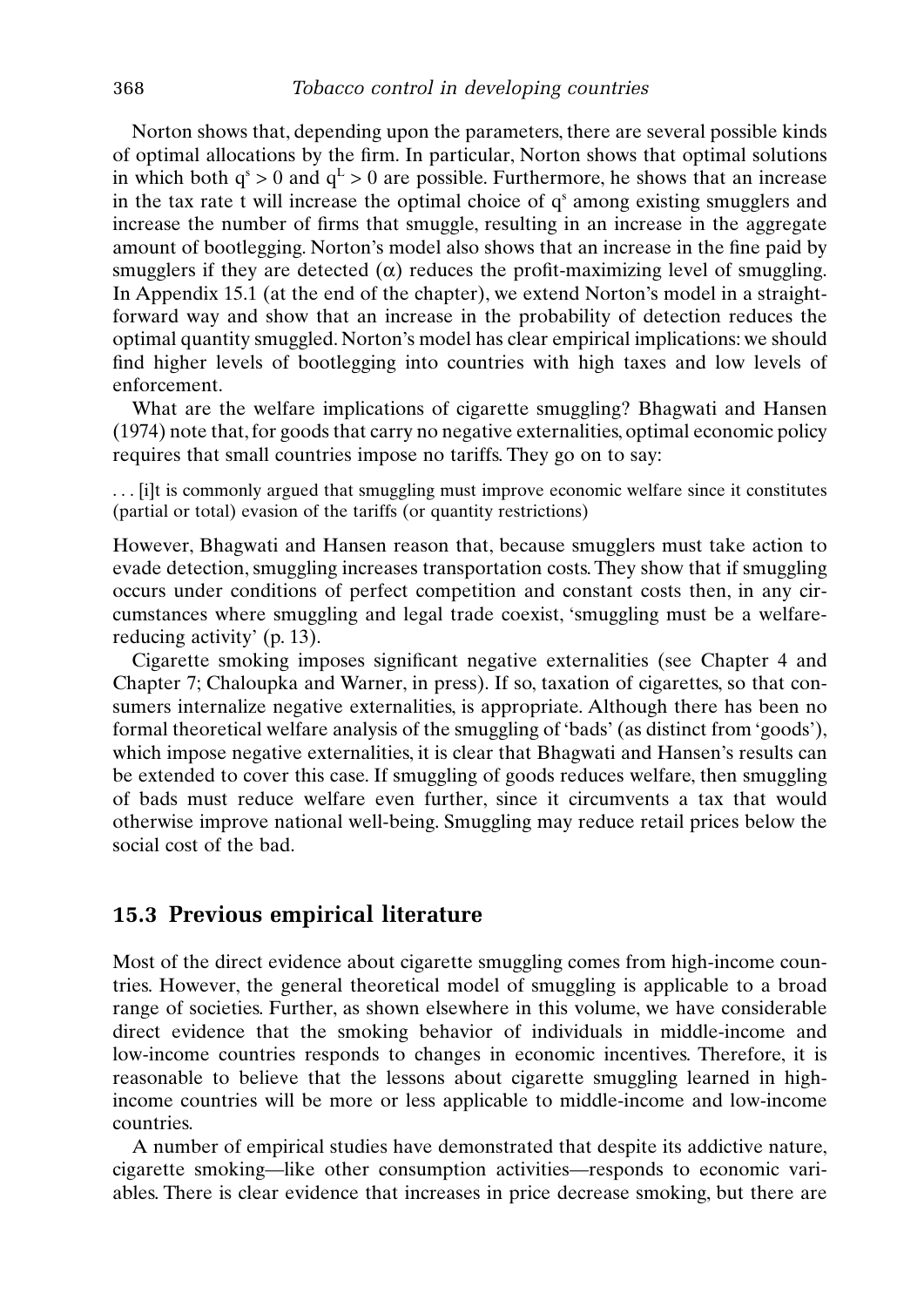mixed empirical results about whether increases in income increase smoking (see Chaloupka and Warner, in press).

Smuggling is inherently difficult to study with econometric methodology. Because of its illegal nature the dependent variable, cigarette smuggling, generally has to be inferred rather than be directly observed. Inferences about smuggling require some confidence about what variables influence the demand for cigarettes in the absence of smuggling and whether illegal behavior, like smuggling, may be influenced by economic incentives. In recent years, economists have reached something approaching consensus on both issues.

In contrast to the difficulty in observing smuggling directly, it is often possible to observe the level of 'tax-paid sales', i.e. the level of cigarette sales on which the government collected excise taxes. The level of smuggling can be inferred by calculating the difference between the demand for cigarettes predicted by econometric models and the observed level of tax paid sales. Furthermore, we may study how sensitive smuggling is to changes in variables that are believed to influence smuggling.

The higher the rewards of smuggling, and the lower the costs, the greater the probability that individuals will engage in it. The reward for smuggling is closely related to the probability of detection, the magnitude of punishment, and the difference in profits from legally sold versus smuggled cigarettes. The costs of smuggling include ordinary economic costs like foregone salaries from other employment and the cost of the capital employed in smuggling. Other costs may also arise, including the cost of bribery or the potential cost of going to jail if the smuggling is discovered.

A number of recent studies that have used this methodology to econometrically measure the degree of cigarette smuggling are briefly outlined in Table 15.1 below. Baltagi and Levin (1986, 1992) studied cigarette bootlegging and legal cross-border shopping between US states.They found that cigarette sales varied inversely with price and that higher prices in neighboring states increased cigarette sales in the state of residence. They reasoned that such price increases reduced the incentive for consumers to cross into neighboring states to make purchases. In their 1992 paper, Baltagi and Levin found that each 10% increase in a neighboring state's price caused an increase of 0.8% in home state sales.

Saba *et al*. (1995) also found significant evidence of citizens crossing US state borders to purchase lower-priced cigarettes. Where many citizens reside in high-tax jurisdictions in close proximity to low-tax jurisdictions (most importantly the District of Columbia and New Hampshire), border-crossing accounted for a substantial portion of sales. However, in most states border-crossing accounted for less than 2% of sales.

A sophisticated study by Thursby and Thursby (2000) allowed for wholesale smugling, as well as bootlegging and cross-border shopping. Using data from 39 US states, and the District of Columbia from 1972 to 1990, they found that in most years between 3% and 5% of US consumption results from cross-border shopping or smuggling.

Galbraith and Kaiserman (1997) studied smuggling in Canada. They noted that 'virtually all cigarettes smuggled into Canada . . . were previously exported from Canada' (pp. 288–9). Using this insight, they measured the responsiveness of smuggling to changes in taxes. Beginning in the early 1980s, Canada steadily increased its cigarette taxes so that, by 1991, there was a large price differential between US and Canadian cigarettes. In 1994, Canada reduced cigarette taxes due to a perception that smuggling had increased. Galbraith and Kaiserman found that there was a large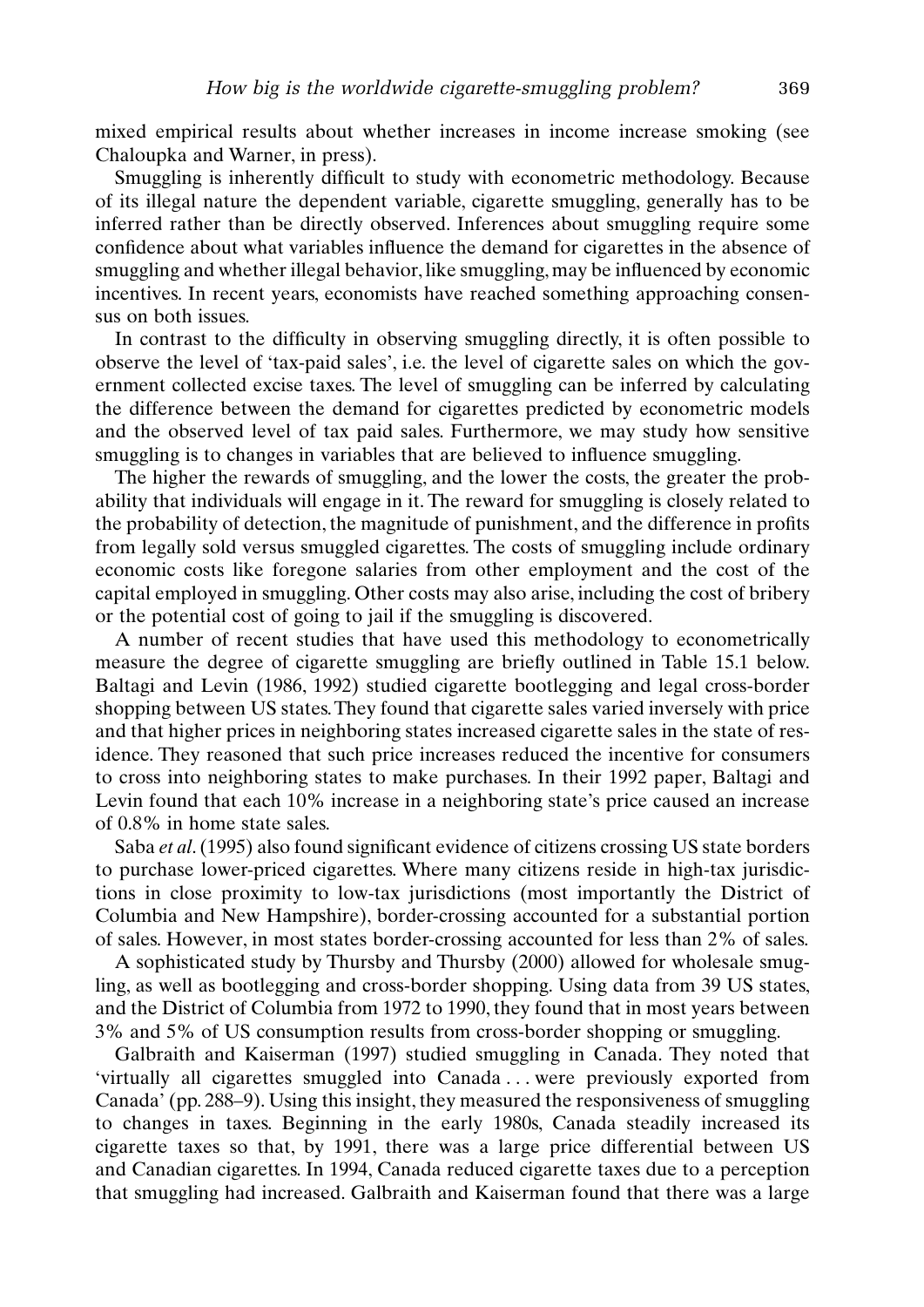| Study                                | Geography<br>and period                                    | Results                                                                                                                                                                    | <b>Notes</b>                                                                                                                |
|--------------------------------------|------------------------------------------------------------|----------------------------------------------------------------------------------------------------------------------------------------------------------------------------|-----------------------------------------------------------------------------------------------------------------------------|
| Baltagi and<br>Levin (1992)          | 46 US states<br>1963-88                                    | 10% increase in price in<br>neighboring state causes<br>$0.8\%$ increase in taxed<br>sales of home state                                                                   | Results largely confirm<br>Baltagi and Levin (1986)                                                                         |
| Saba <i>et al.</i><br>(1995)         | 48 continental<br><b>US</b> states<br>and DC<br>1960-86    | Excluding DC no state lost<br>more than 2% of sales<br>as a result of purchases<br>in neighboring states in<br>1986                                                        | In many states cross-border<br>sales declined between<br>1960 and 1986                                                      |
| Thursby and<br>Thursby<br>(1998)     | 40 US states<br>1972-90                                    | $0.69 - 7.8\%$ of consumption<br>is smuggled                                                                                                                               | In most years smuggling is<br>between $3\%$ and $5\%$<br>of total sales                                                     |
| Galbraith and<br>Kaiserman<br>(1997) | Aggregate<br>Canadian<br>monthly<br>consumption<br>1980-94 | Total consumption is much<br>less responsive to price<br>increases (short-run<br>elasticity of $-0.40$ ) than<br>taxed consumption<br>(short-run elasticity of<br>$-1.01)$ | Canada's 1991 cigarette tax<br>increase was rolled-back<br>in 1994 due to belief that<br>high taxes encouraged<br>smuggling |

**Table 15.1** Econometric studies of cigarette smuggling

increase in untaxed sales following the increase in Canadian taxes. They estimated a unitary elasticity of taxed cigarette consumption with respect to price: each 1% increase in Canadian taxes causes taxed sales to fall by about 1%. However, Galbraith and Kaiserman found that total consumption (taxed plus smuggled sales) fell by only 0.4%, with smuggled sales increasing by 0.6%. Gailbraith and Kaiserman's estimates suggest that, despite the increase in smuggling, total Canadian tax revenues were not diminished by the tax rate increase, and that total consumption was reduced.

In summary, existing evidence suggests that in the United States interstate smuggling has been, in most cases, a relatively minor annoyance, rather than a major barrier to cigarette taxation. In Canada, cigarette smuggling may be a larger impediment. This difference may stem from the relatively small inter-state price differentials induced by US cigarette taxation compared to the relatively large price differentials brought about by increases in Canadian taxation.

To what extent the experiences of Canada and the US can be extended to other regions of the world is open to debate. Although there are no econometric studies of cigarette smuggling outside North America one careful observer (Joossens 1998, p. 146) notes that:

. . . it is not always true that the incentive for smuggling is linked to the level of taxes. For example, in countries with the highest taxes in Europe, such as the Scandinavian countries, there is little evidence of smuggling, while in Spain, Italy and many Central and Eastern European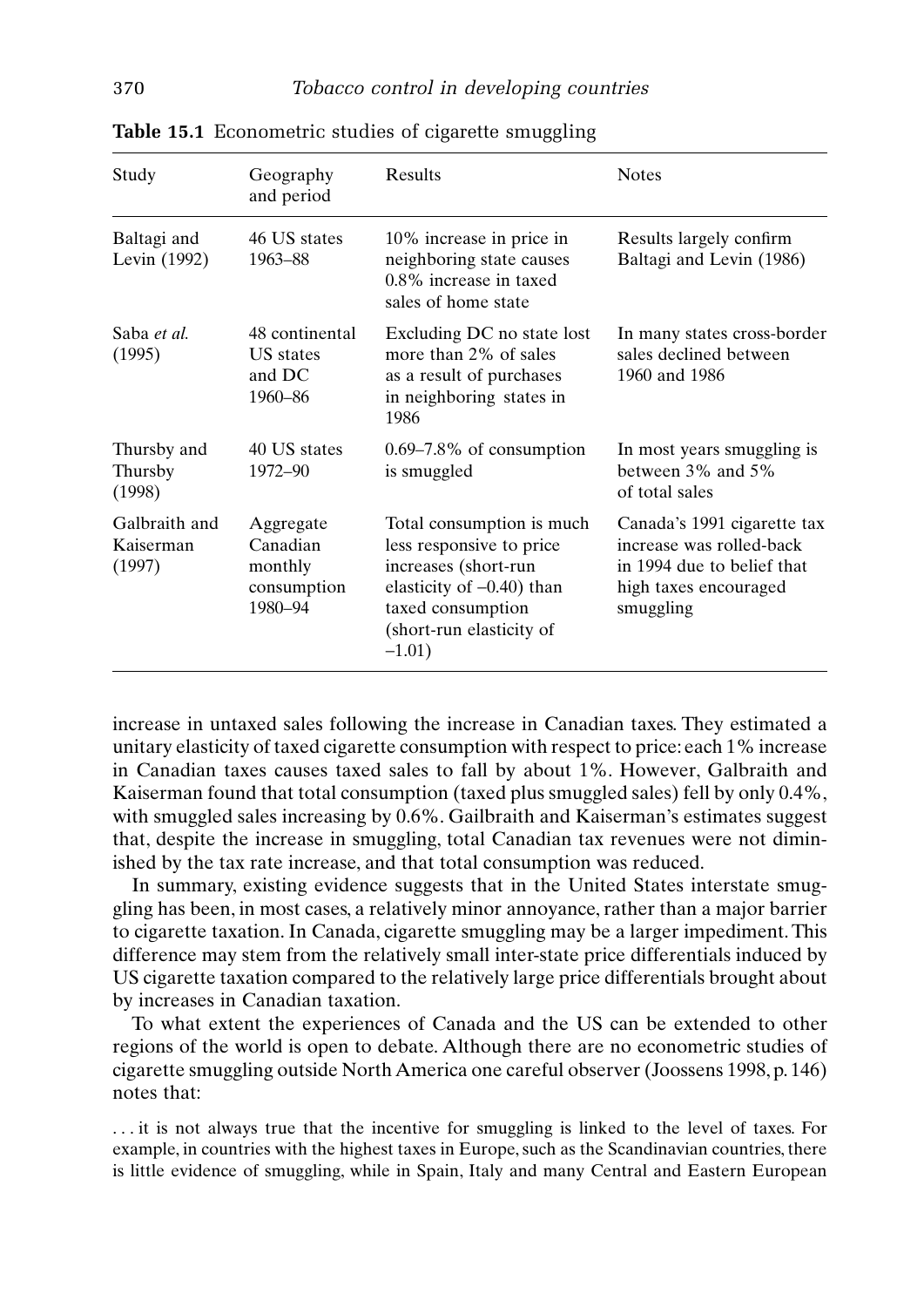countries, where taxes and prices are much lower, the illegal sale of international cigarette brands is widespread.

There is a small empirical literature on smuggling of contraband into and out of lowincome and middle-income countries. This literature finds that there is substantial contraband smuggling and that smuggling increases with the level of tariffs and taxes (Bhagwati 1974; Simkin 1974; Norton 1988). In the next section we discuss three empirical exercises in an attempt to quantify more accurately the worldwide cigarette smuggling problem.

# **15.4 Quantitative analysis of cigarette smuggling**

As noted above, it is difficult to study smuggling activities because of the scarcity of data. We approach this problem by discussing three separate empirical exercises, each of which we believe sheds some light on the extent and nature of the worldwide cigarette smuggling problem.

#### 15.4.1 Comparing recorded imports and exports of cigarettes

One method of assessing the amount of illegal trade in a product is to compare recorded exports and imports. This methodology was pioneered by Bhagwati (1974b), who noted that under-recording of imports may be used as a technique to avoid payment of tariffs; and Simkin (1974) who noted that under-recording of exports may be used to avoid payment of export taxes. Bhagwati (1974b) studied Turkey's recorded imports from several trade partners and each of those trade partners' recorded exports to Turkey. Bhagwati cautioned that there are a number of reasons why the levels of recorded imports may be less than those of recorded exports, including: errors of commodity classification; time lags; misallocation of country-of-origin by the receiving country; and over-invoicing by the exporting country.After careful scrutiny of the data, Bhagwati (p. 145) concludes that there are 'significant discrepancies for which the only explanation appears to be the under-invoicing [of goods received from Turkey's trade partners]'. Simkin conducted a similar analysis of Indonesia's exports and reached 'an estimate of \$127 million a year for Indonesia's unrecorded exports . . . against a figure of \$435 million for their recorded exports' (p. 169).

It is possible to conduct a similar analysis of the world cigarette market. Table 15.2 (reproduced from Joossens 1998) reports aggregates of world-wide recorded exports and imports of cigarettes. Recorded exports are consistently about 1.3 times as great as imports. While recorded cigarette exports grew about five-fold between 1975 and 1996, recorded imports grew only slightly more than four-fold. In 1996, recorded exports exceeded recorded imports by about 400 billion cigarettes, suggesting that perhaps one-third of all recorded exports were smuggled. Chaloupka and Corbett (1998) estimate that in 1996, nearly 17.5% of all global cigarette production was exported (p. 134). If one-third of all exports were smuggled, this would account for about 6% of world cigarette consumption. To this total may be added both unrecorded exports and wholesale-smuggled cigarettes that do not cross national boundaries.

However, cautious interpretation of these results is advisable. As both Bhagwati (1974b) and Simkin (1974) noted, many factors may explain a discrepancy between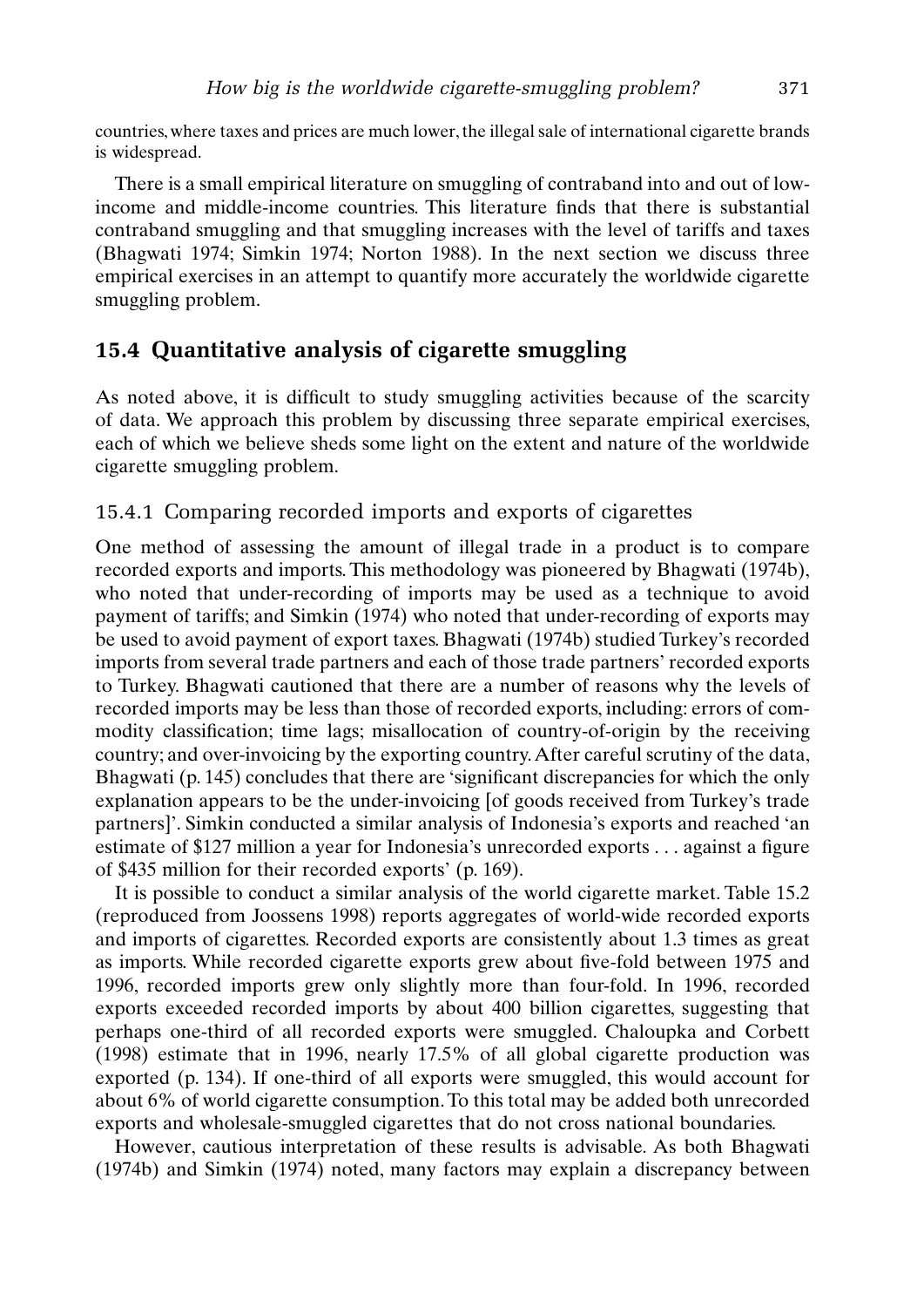| Year | Imports | <b>Exports</b> | Ratio exports to imports |
|------|---------|----------------|--------------------------|
| 1975 | 171     | 223            | 1.30                     |
| 1980 | 254     | 323            | 1.27                     |
| 1985 | 313     | 356            | 1.14                     |
| 1990 | 418     | 543            | 1.30                     |
| 1991 | 526     | 712            | 1.35                     |
| 1992 | 568     | 804            | 1.42                     |
| 1993 | 600     | 780            | 1.30                     |
| 1994 | 886     | 1156           | 1.30                     |
| 1995 | 668     | 987            | 1.48                     |
| 1996 | 707     | 1107           | 1.57                     |

**Table 15.2** World cigarette imports and exports (billions of sticks)

Source: US Department of Agriculture (1997), as quoted in Joossens (1998).

recorded exports and imports. An analysis of data from the United Nations Comtrade databank shows large discrepancies between total reported imports and exports of many products (these data may be accessed at http://www.intracen.org/itc/infobase).

We found that manufactured tobacco (SITC 122) trade follows a pattern similar to that described by Joossens (1998). However, there are also large discrepancies between the total recorded imports and exports of rice (SITC 42) and coca (SITC 72). Between 1992 and 1996 manufactured-tobacco exports were between 133% and 147% of manufactured tobacco imports. Coca exports were between 53% and 62% of coca imports and rice exports were between 78% and 119% of rice imports.

Smuggling is not the only possible explanation for these statistical discrepancies (see Feenstra *et al*. 1999). What makes cigarettes different from other commodities is the consistency with which exports greatly exceed imports. Statistical discrepancies alone would not necessarily lead to any consistent relationship between cigarette imports and exports. The most reasonable explanation for the observed data is that a large and growing fraction of international trade in cigarettes is smuggled.

### 15.4.2 Analysis of experts' estimates of cigarette smuggling

Offical estimates of cigarette smuggling are not available for most countries. We obtained experts' estimates of the amount of smuggling from several sources. Joossens (1998) compiled quantitative estimates for 11 European countries from a variety of official and non-official sources. A private company, Market Tracking International (MTI), published estimates of smuggling as a percentage of total cigarette sales for many countries in its serial publication *World Tobacco File*. When the two sources conflict we have used data from Joossens (1998). Data compiled from these sources is given in column 3 of Table 15.3.

MTI does not publish information about the methodology used to obtain their estimates of smuggling. In communications with the MTI staff we were told that the estimates were obtained by consultation with local experts, government officials and through review of media coverage of local market conditions. In some cases, MTI's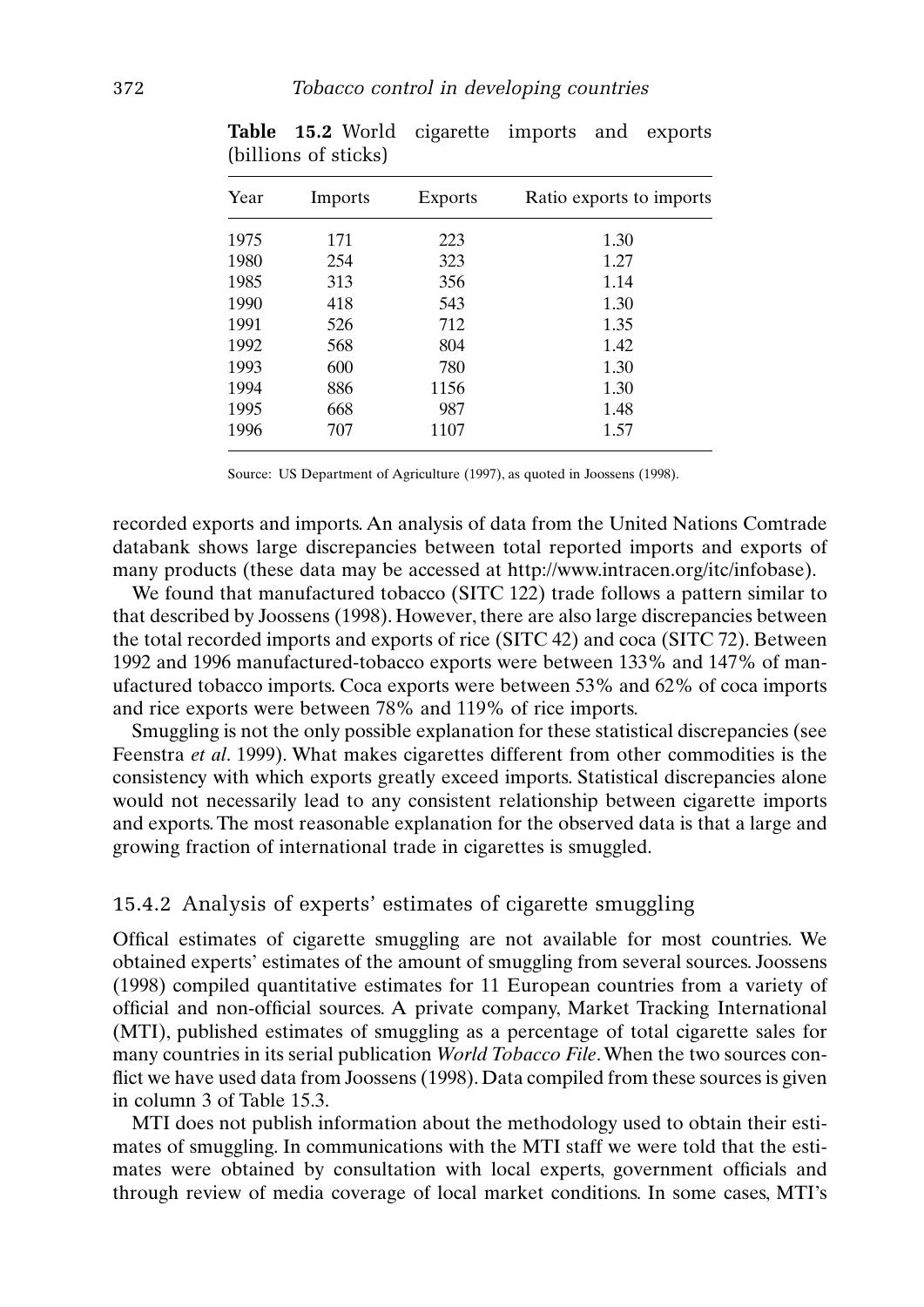| Country        | Price/pack<br>$US\$ (1995) <sup>a</sup> | Estimate of smuggling as a<br>percentage of 1995 domestic<br>sales by expert sources | Source of<br>smuggling<br>estimate | Transparency<br>index <sup>b</sup> |
|----------------|-----------------------------------------|--------------------------------------------------------------------------------------|------------------------------------|------------------------------------|
| Argentina      | 1.38                                    | 14%                                                                                  | $\overline{2}$                     | 3.0                                |
| Australia      | 4.85                                    | na                                                                                   | na                                 | 8.7                                |
| Austria        | 2.96                                    | 15%                                                                                  | $\overline{\mathcal{A}}$           | 7.5                                |
| Azerbaijan     | na                                      | 13%                                                                                  | $\mathbf{1}$                       | na                                 |
| Bangladesh     | 0.09                                    | 38%                                                                                  | 3                                  | na                                 |
| Belgium-Lux    | 3.32                                    | 7%                                                                                   | $\overline{4}$                     | 5.4                                |
| <b>Belarus</b> | na                                      | 23%                                                                                  | $\mathbf 1$                        | 3.9                                |
| <b>Brazil</b>  | 1.05                                    | 15%                                                                                  | $\overline{2}$                     | 4.0                                |
| Bulgaria       | 0.31                                    | 15%                                                                                  | $\mathbf{1}$                       | 2.9                                |
| Cambodia       | 0.05                                    | 37%                                                                                  | $\overline{3}$                     | na                                 |
| Canada         | 3.98                                    | na                                                                                   | na                                 | 9.2                                |
| China          | 0.10                                    | 4%                                                                                   | $\overline{c}$                     | 3.5                                |
| Colombia       | 0.06                                    | 30%                                                                                  | $\overline{c}$                     | 2.2                                |
| Czech Rep      | 0.33                                    | 7%                                                                                   | $\mathbf{1}$                       | 4.8                                |
| Denmark        | 5.21                                    | na                                                                                   | na                                 | 10.0                               |
| Ecuador        | 0.15                                    | na                                                                                   | na                                 | 2.3                                |
| Estonia        | na                                      | 16%                                                                                  | $\mathbf{1}$                       | 5.7                                |
| Finland        | 4.49                                    | na                                                                                   |                                    | 9.6                                |
| France         | 2.90                                    | 2%                                                                                   | na<br>$\overline{\mathcal{A}}$     | 6.7                                |
|                | 3.38                                    | 10%                                                                                  | $\overline{\mathcal{A}}$           | 7.9                                |
| Germany        | 1.90                                    | $8\%$                                                                                | $\overline{\mathcal{A}}$           | 4.9                                |
| Greece         |                                         | 10%                                                                                  | 3                                  | 7.8                                |
| Hong Kong      | 1.58                                    | 5%                                                                                   |                                    |                                    |
| Hungary        | 0.52                                    |                                                                                      | $\mathbf{1}$                       | 5.0                                |
| India          | 0.37                                    | $1\%$                                                                                | $\overline{c}$                     | 2.9                                |
| Indonesia      | 0.00                                    | 5%                                                                                   | $\overline{\mathbf{3}}$            | 2.0                                |
| Ireland        | 1.69                                    | 4%                                                                                   | $\overline{\mathcal{A}}$           | 8.2                                |
| Italy          | 2.19                                    | 12%                                                                                  | 4                                  | 4.6                                |
| Jamaica        | 0.37                                    | na                                                                                   | na                                 | 3.8                                |
| Japan          | 2.43                                    | na                                                                                   | na                                 | 5.8                                |
| Kazakhstan     | na                                      | 17%                                                                                  | $\mathbf{1}$                       | na                                 |
| Lao            | 0.43                                    | na                                                                                   | na                                 | na                                 |
| Latvia         | na                                      | 39%                                                                                  | $\mathbf{1}$                       | 2.7                                |
| Lithuania      | na                                      | 30%                                                                                  | 1                                  | na                                 |
| Malaysia       | 0.68                                    | 18%                                                                                  | 3                                  | 5.3                                |
| Mexico         | 0.62                                    | na                                                                                   | na                                 | 3.3                                |
| Myanmar        | 0.56                                    | 53%                                                                                  | $\mathfrak{Z}$                     | na                                 |
| Nepal          | 0.08                                    | $1\%$                                                                                | $\overline{c}$                     | na                                 |
| Netherlands    | 2.99                                    | 8%                                                                                   | $\overline{\mathcal{A}}$           | 9.0                                |
| New Zealand    | 4.69                                    | na                                                                                   | na                                 | 9.4                                |
| Norway         | 7.01                                    | na                                                                                   | na                                 | 9.0                                |
| Pakistan       | 0.28                                    | 30%                                                                                  | $\overline{2}$                     | 2.7                                |
| Philippines    | 0.22                                    | 19%                                                                                  | 3                                  | 3.3                                |
| Poland         | 0.37                                    | 15%                                                                                  | $\mathbf{1}$                       | 4.6                                |
| Portugal       | 1.47                                    | na                                                                                   | na                                 | 6.5                                |
| Romania        | 0.04                                    | 20%                                                                                  | $\mathbf{1}$                       | 3.0                                |

**Table 15.3** Estimates of price, smuggling and transparency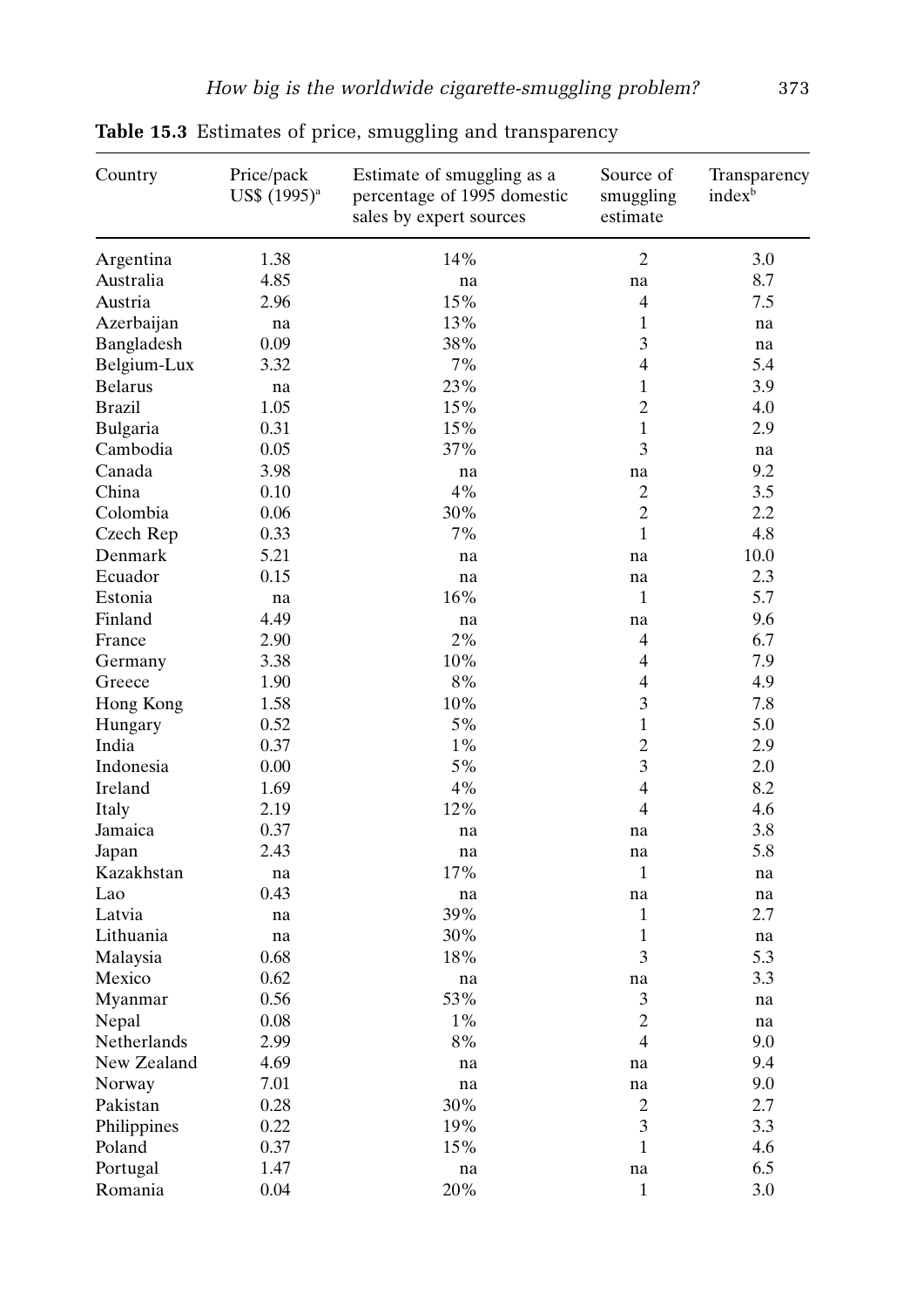| Country              | Price/pack<br>US\$ (1995) <sup>a</sup> | Estimate of smuggling as a<br>percentage of 1995 domestic<br>sales by expert sources | Source of<br>smuggling<br>estimate | Transparency<br>index <sup>b</sup> |
|----------------------|----------------------------------------|--------------------------------------------------------------------------------------|------------------------------------|------------------------------------|
| Russia               | 0.03                                   | 6%                                                                                   | $\mathbf 1$                        | 2.4                                |
| Korea Rep.           | 0.77                                   | 9%                                                                                   | 3                                  | 4.2                                |
| Singapore            | 2.24                                   | $2\%$                                                                                | 3                                  | 9.1                                |
| Slovakia             | 0.38                                   | 3%                                                                                   | 1                                  | 3.9                                |
| South Africa         | 1.32                                   | na                                                                                   | na                                 | 5.2                                |
| Spain                | 1.38                                   | 15%                                                                                  | 4                                  | 6.1                                |
| Sri Lanka            | 1.05                                   | 10%                                                                                  | 3                                  | na                                 |
| Sweden               | 4.58                                   | 2%                                                                                   | 4                                  | 9.5                                |
| Switzerland          | 2.80                                   | na                                                                                   | na                                 | 8.9                                |
| Taiwan               | 0.88                                   | 14%                                                                                  | $\overline{2}$                     | 5.3                                |
| Thailand             | 0.60                                   | 11%                                                                                  | 3                                  | 3.0                                |
| Turkey               | 0.51                                   | na                                                                                   | na                                 | 3.4                                |
| <b>UK</b>            | 4.16                                   | 2%                                                                                   | 4                                  | 8.7                                |
| <b>United States</b> | 1.94                                   | na                                                                                   | na                                 | 7.5                                |
| Ukraine              | na                                     | $5\%$                                                                                | $\mathbf{1}$                       | 2.8                                |
| Uzbekistan           | na                                     | 11%                                                                                  | 1                                  | na                                 |
| Venezuela            | 0.07                                   | na                                                                                   | na                                 | 2.3                                |
| Vietnam              | 0.10                                   | 28%                                                                                  | 3                                  | 2.5                                |
| Zimbabwe             | 0.43                                   | na                                                                                   | na                                 | 4.2                                |

**Table 15.3** (*cont.*)

<sup>1</sup> Source is *World Tobacco File* (1997) Emerging markets in Central and Eastern Europe table 6.1.

<sup>2</sup> Source is *World Tobacco File* (1996) **2** , table 10.4.

<sup>3</sup> Source is *World Tobacco File* (1997) Emerging Asian markets table 6.2.

<sup>4</sup> Source is Joossens (1998) p. 150.

na = not available.

Note: When a source gives a range of smuggling estimates (e.g. 5–10%) we use the midpoint of the range (e.g. 7.5%). <sup>a</sup> Sources: Unpublished data, World Bank, and Marketfile.

**b** Source: Tranparency International 1998.

reports of the share of smuggling in a country vary a great deal from year to year. For example, its estimate of smuggling in Russia increased from 6% of the market in 1995 to 25–30% of the market in 1996 (Market Tracking International 1997). While we are somewhat skeptical of the accuracy of these estimates, we believe that they represent the most comprehensive compilation of experts' estimates of cigarette smuggling available.

The population-weighted average figure for smuggling as a percentage of the total cigarette consumption is about 8.5%; the unweighted average is 13.3%. The experts' population-weighted estimate of cigarette smuggling is remarkably consistent with our estimate from recorded cigarette imports and exports above.Are the experts' estimates of smuggling consistent with the predictions of economic theory?

Norton's (1988) theoretical model implies that the share of bootlegged cigarettes in the local market should be positively associated with the relative price of cigarettes and inversely correlated with enforcement activities in that market. Although we did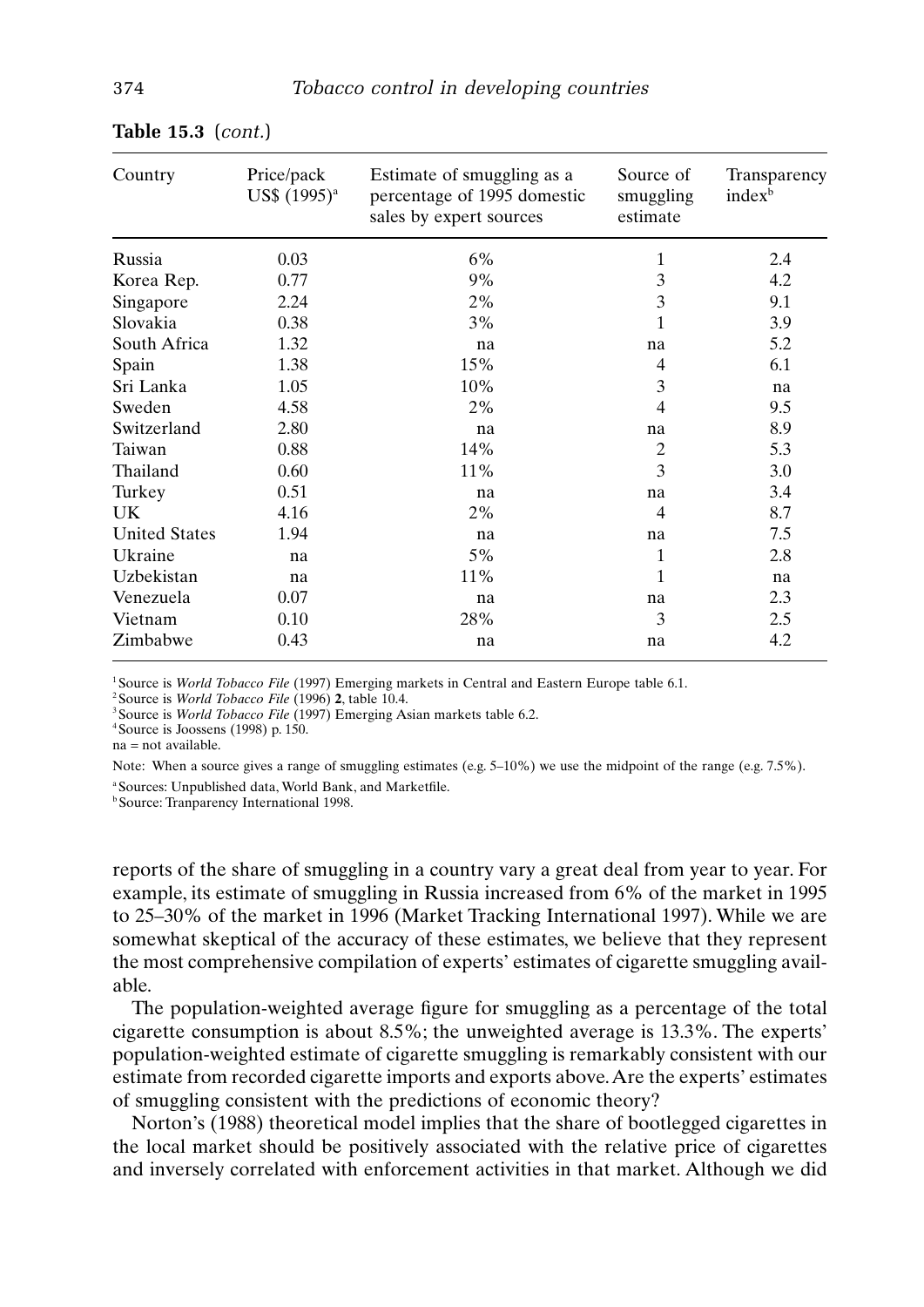not have direct estimates of local enforcement activities, we obtained a measure of the perception of corruption in a large number of countries.3

Transparency International (1998), a non-governmental organization dedicated to increasing government accountability, compiled surveys of perceptions of the degree of corruption as seen by business-people, risk analysts, and the general public. Among other questions, the surveys asked about respondents' perceptions of illegal payments to public officials and policemen, and those monitoring imports and exports. On the basis of these surveys, Transparency International used a 'poll-of-polls' approach to assign each country a composite corruption perception index ranging between 10 (highly clean) and 0 (highly corrupt). We used this index as a measure of the ease with which illegal cigarettes could be imported and distributed. Transparency International's index for countries on which we have cigarette price or smuggling data is shown in column 5 of Table 15.3.

We estimated local cigarette prices by comparing total quantities of cigarettes sold in the legal market with total expenditures on legal cigarettes. The sales data were obtained from Marketfile, which provided data on millions of cigarettes sold. Domestic per capita cigarette sales were estimated by dividing of the total number of cigarettes by 20 and by the total population. Marketfile was also the source for data on the total value of sales in local currency. This value was adjusted to US dollars using the current US market exchange rate.The nominal price per pack of 20 cigarettes was estimated by dividing the total value of sales by the total number of cigarettes and multiplying by 20. Price estimates for 1995 are shown in column 2 of Table 15.3.

In this sample, we do not have sufficient data to control for prices in neighboring countries. We attempt to do this for a sample of European countries in a subsequent subsection. The amount of bootlegging, i.e. the legal purchase of cigarettes in one country but sale in another country without paying applicable taxes or duties, may depend on the price in neighboring countries.Wholesale smuggling, that is, sale without paying applicable taxes even in the country of origin, may be correlated with the absolute price in a country. We expect to observe little bootlegging among countries with high prices if all neighboring countries also have high prices. However, these countries might be attractive destinations for wholesale smugglers with much lower homecountry prices. If the price of cigarettes in neighboring countries is correlated with home-country cigarette price (as, for example, in Western Europe where all countries have relatively high prices), the ratio of home-to-neighboring countries' prices may be uncorrelated with home-country price. If so, our estimates of wholesale smuggling may be unbiased. Hence we interpret the coefficient on cigarette price as an estimate of the change in wholesale smuggling with increases in cigarette prices.

Income was represented by the gross domestic product (GDP) per capita, evaluated at the current US exchange rate. We obtained this data from the World Development Indicators (World Bank 1997). A few former socialist countries (such as Russia, the former German Democratic Republic, Slovakia, and the Czech Republic) have missing values. Germany's data is missing after reunification.The missing income data for these countries were estimated using earlier years of data by the exponential end-point method. Using these data we estimated the regressions shown in Table 15.4.

<sup>&</sup>lt;sup>3</sup> See World Bank (1997) for a discussion of the causes and consequences of government corruption.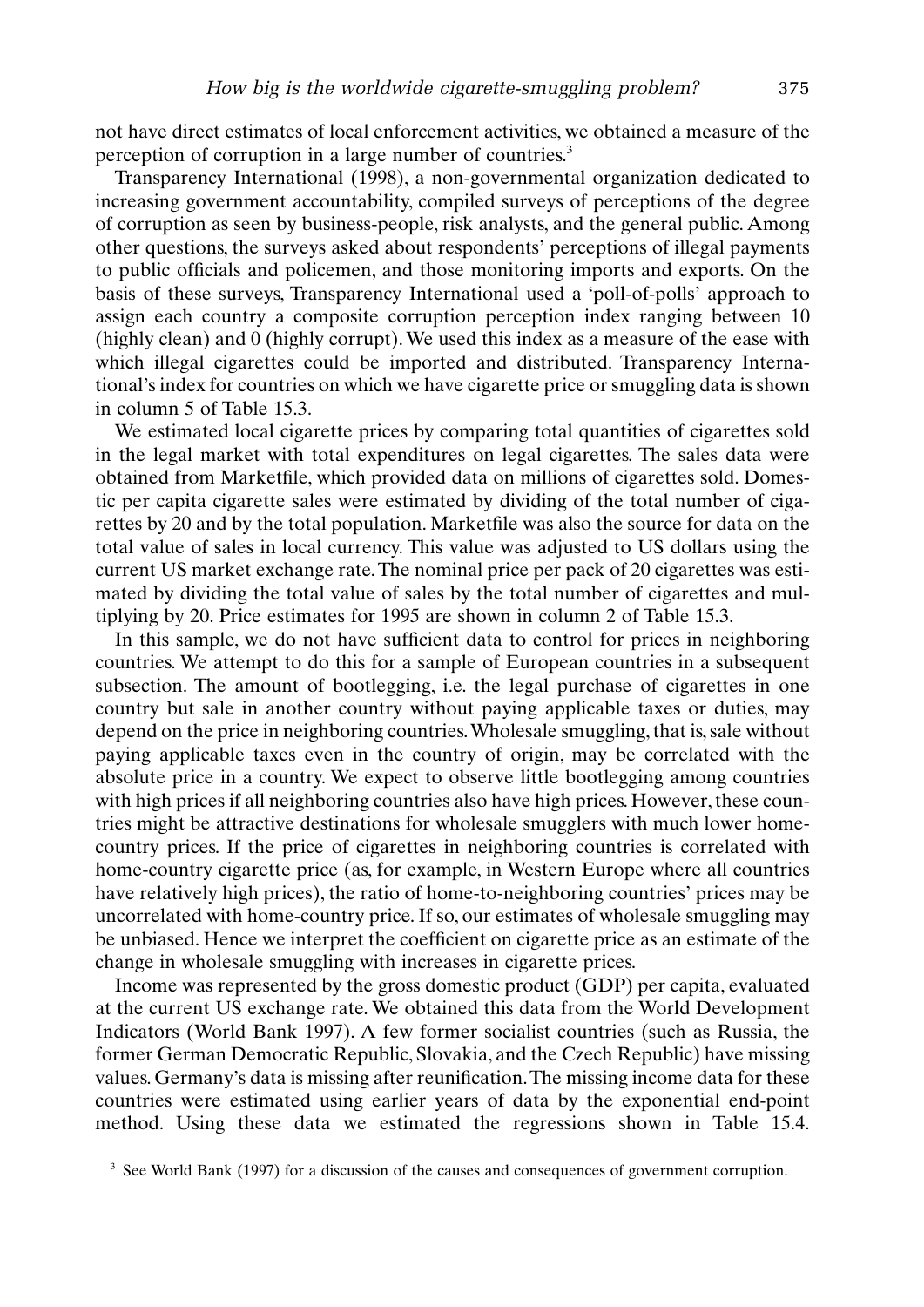| Specification                        | 1                 | $\overline{2}$    | 3                     | $\overline{4}$     | 5                    |
|--------------------------------------|-------------------|-------------------|-----------------------|--------------------|----------------------|
| Price per pack in US dollars in 1995 | $-0.04$<br>(2.50) |                   |                       | $-0.002$<br>(0.08) | $-0.01$<br>(0.53)    |
| Transparency index                   |                   | $-0.02$<br>(3.38) |                       | $-0.02$<br>(1.76)  | $-0.02$<br>(1.88)    |
| GDP per capita 1995                  |                   |                   | $-4.31E-06$<br>(2.48) |                    | $2.61E-06$<br>(0.73) |
| Constant                             | 0.18<br>(7.12)    | 0.22<br>(6.74)    | 0.17<br>(7.13)        | 0.22<br>(5.63)     | 0.23<br>(5.48)       |
| Adjusted r-squared                   | 0.124             | 0.246             | 0.122                 | 0.221              | 0.208                |
| N                                    | 38                | 33                | 38                    | 33                 | 33                   |

**Table 15.4** Regressions on experts' estimates of smuggling around the world (t statistics in parentheses)

Specifications 1, 2, and 3 include price, the transparency index and GDP per capita, respectively, as independent variables. Price and GDP per capita have counterintuitive negative signs, suggesting that smuggling falls as price and income increase. The transparency index has the expected negative sign—the less corrupt the government is, the less cigarette smuggling is perceived by experts to occur. As shown in specifications 4 and 5, when the transparency index is included along with price and GDP per capita, these variables become insignificantly different from zero while the transparency index maintains its expected negative and significant sign. Apparently, the inverse relationship between price (income) and smuggling is illusory. The negative correlation of smuggling and income comes about because poorer countries tend to have more corruption.The negative correlation between smuggling and price comes about because high-income countries tend to be countries with higher prices.

A 95% confidence interval around the coefficient on price includes both positive and negative values. Consistent with the arguments made in Joossens and Raw (1998) we cannot definitively reject Norton's hypothesis that high-price countries have some wholesale smuggling. However, the empirical results suggest that factors other than price, and particularly transparency, are very important.

According to the empirical results, each 1-point increase in a country's transparency index is associated with a 2%-point decrease in experts' estimates of cigarette smuggling. This means that if Pakistan could increase its transparency index from its current level of 2.7 to 4.9 (the level attained in Greece and the median level for countries on which we have data), we would expect experts' estimates of the proportion of cigarettes smuggled in Pakistan to drop from 30% to about 26%.

# 15.4.3 Analysis of links between recorded cigarette sales and price in neighboring European countries

Our analysis of recorded imports and exports of cigarettes focused on wholesale smuggling. Our analysis of experts' estimates of cigarette smuggling suggested that trans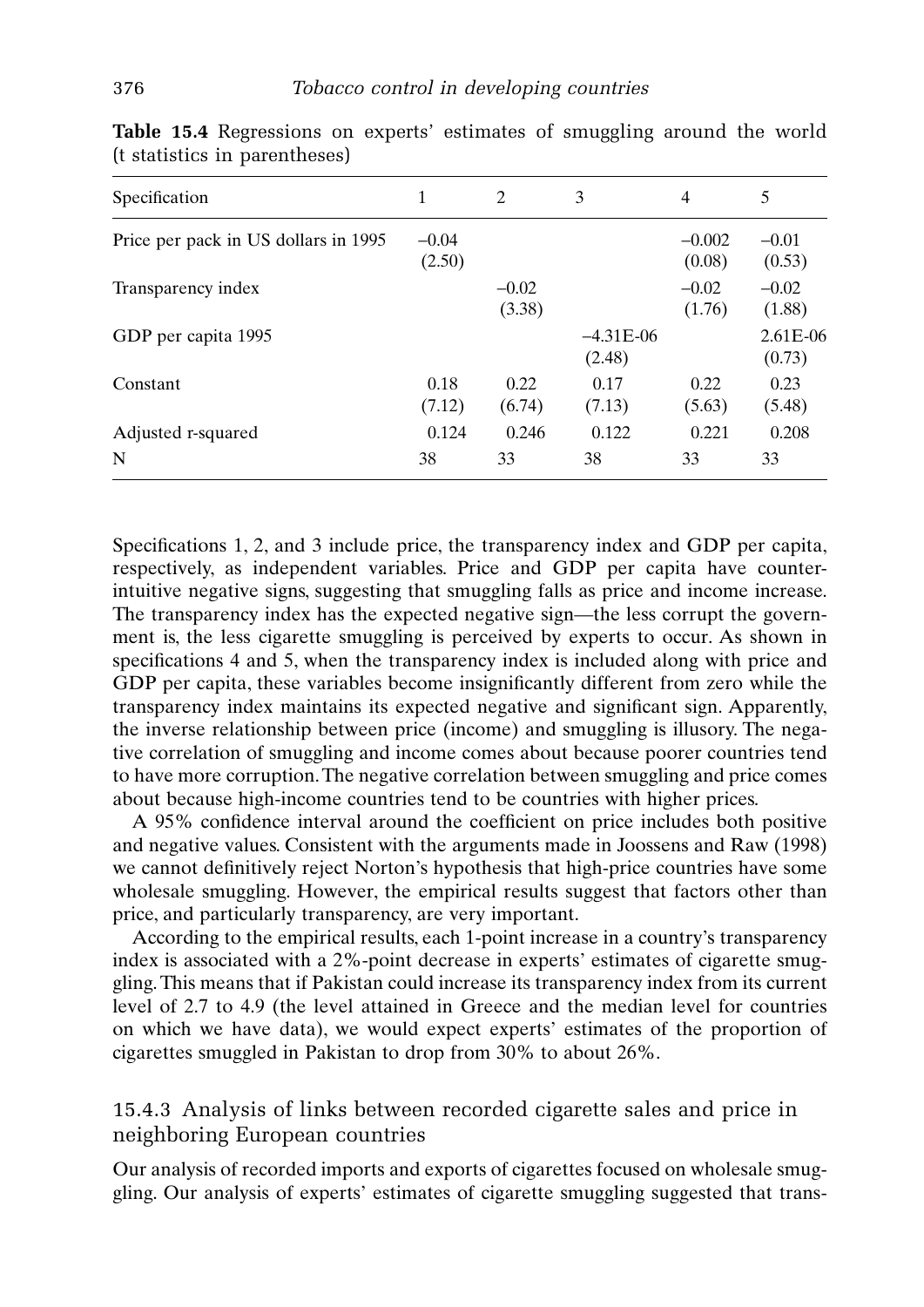parency had a more important influence on wholesale smuggling than the absolute price of cigarettes but shed little light on the causes or magnitude of bootlegging (legal purchase of cigarettes in one country with resale in a higher-tax country). Most previous econometric analyses of smuggling (see Section 15.3) have focused on North America, where bootlegging is believed to be the primary problem. In this section we turn our attention to bootlegging in Europe.

We analyzed data on European cigarette prices, sales, international travel, and other variables in order to obtain quantitative estimates of the extent of bootlegging during the period 1989–95. We provide a brief description of our procedures and discuss the interpretation of our results. (Appendix 15.2 gives more technical details of our econometric procedures.)

We estimated a statistical equation to explain per capita cigarette sales between 1989 and 1995. In this analysis we restricted our investigations to 23 countries in Europe, where we have fairly complete data on consumption and prices (see Table 15.6 for a list of countries).We also explicitly modeled and attempted to empirically measure the extent of bootlegging among these countries.

Specifically, we assume that cigarette sales depend upon domestic price (P), income (Y), and other variables, such as the degree of corruption in the country, (X). From this total we subtract the quantity of cigarettes purchased by citizens while traveling abroad (bootlegged imports), and add the quantity of cigarettes purchased by foreign citizens traveling in the home country (bootlegged exports). Since legal duty-free sales account for only a small portion of these sales, these are ignored in the subsequent analysis (see Joossens *et al.* (Chapter 16) for a more detailed discussion of duty-free sales). In symbolic language we write:

$$
sales = f(P, Y, X) - bootlegged imports + bootlegged exports. \t(15.2)
$$

We estimated eqn 15.2 using data on countries in Europe during the period 1989–95. We used the same price and income data used above in our analysis of experts' estimates of smuggling. Since the extent of bootlegging is not directly observed, we estimated it. We assumed that the incentive to bootleg for any particular traveler is proportional to the difference in price between the home and destination countries. We estimated the total number of cross-border travelers on the basis of data from the World Tourism Organization's *Yearbook of Tourism Statistics* from 1991 through 1995. The World Tourism Organization obtained the data primarily from a questionnaire sent to government offices, supplemented with data published by official sources. Using these data, we created variables that measure the aggregate incentive for bootlegged imports and bootlegged exports. Our procedures were similar to those used by Becker *et al*. (1994) in their study of the demand for cigarettes in the United States. Full details on the construction of these variables are contained in Appendix 15.2.

We also included a dummy variable for each year and a dummy variable for each country. These variables correct for any factors that are constant over time but vary by country (such as the cultural heritage of the country) or are constant across countries but vary over time (such as the state of knowledge about how smoking affects health.)

We do not have multiple estimates of the transparency index for each country. Even if we did have these data, we are skeptical that changes in long-distance smuggling mirror year-to-year changes in perceptions of corruption. To control for the average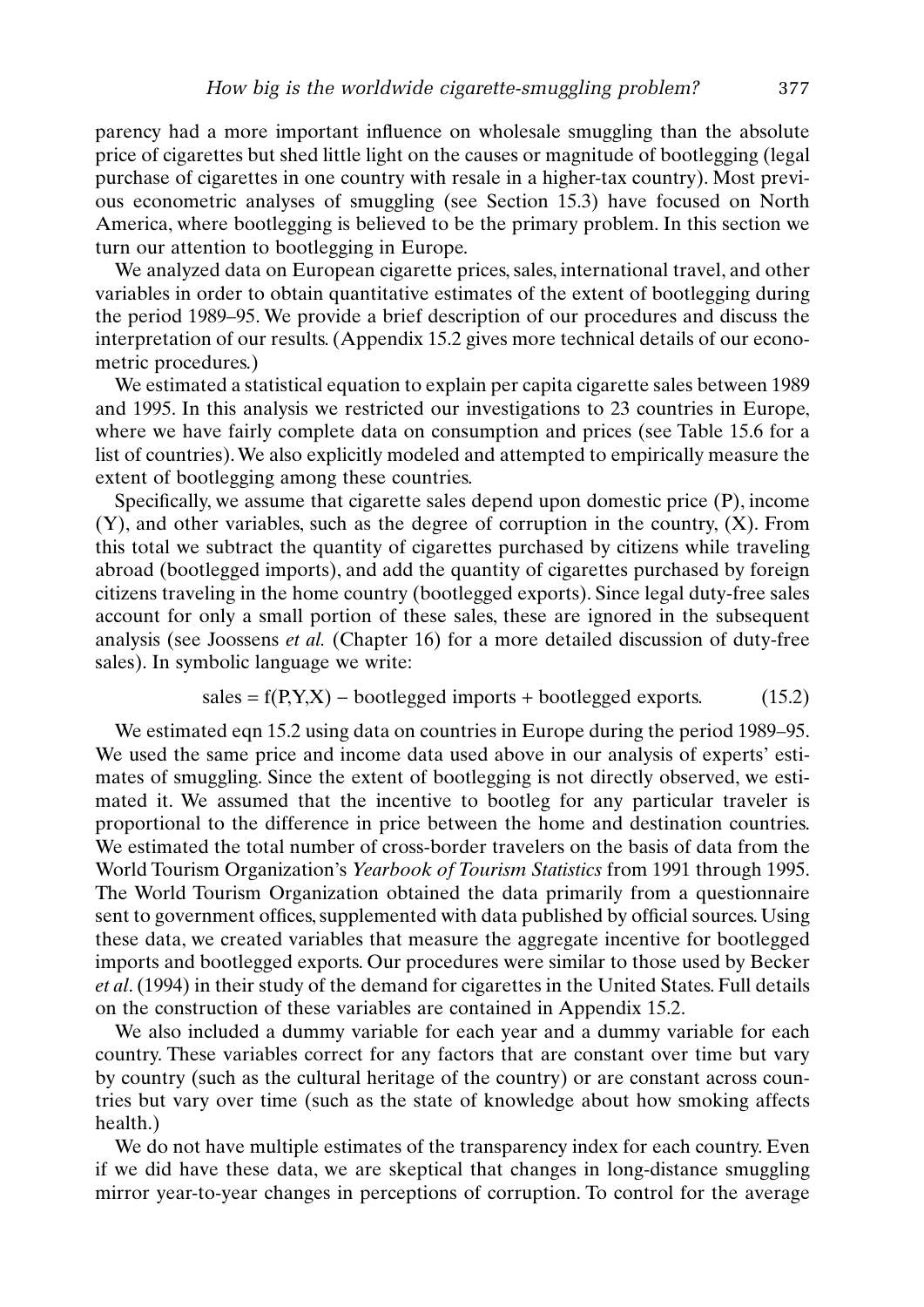| Specification<br>Sample                       | 1<br>Europe        | $\overline{2}$<br>Europe | 3<br>Europe           | $\overline{4}$<br>Europe | 5<br>Europe        |
|-----------------------------------------------|--------------------|--------------------------|-----------------------|--------------------------|--------------------|
| No. observations                              | 146                | 146                      | 101                   | 101                      | 101                |
| No. countries                                 | 23                 | 23                       | 18                    | 18                       | 18                 |
| Mean of dependent variable                    | 4.39               | 4.39                     | 4.50                  | 4.50                     | 4.50               |
| Mean price                                    | 1.51               | 1.51                     | 1.14                  | 1.14                     | 1.14               |
| Price-elasticity at the mean                  | $-0.47$            | $-0.24$                  | $-0.18$               | $-0.14$                  | $-0.13$            |
| Adjusted r-square                             | 0.5151             | 0.9757                   | 0.9592                | 0.9606                   | 0.9611             |
| Aggregate incentive for<br>bootlegged imports |                    |                          |                       | $-0.13$<br>(1.88)        | $-0.14$<br>(2.16)  |
| Aggregate incentive for<br>bootlegged exports |                    |                          |                       | $-0.02$<br>(0.59)        | $-0.02$<br>(0.67)  |
| Price                                         | $-0.31$<br>(9.93)  | $-0.16$<br>(6.22)        | $-0.16$<br>(4.19)     | $-0.12$<br>(2.92)        | $-0.11$<br>(2.95)  |
| GDP per capita                                | 1.12E-05<br>(1.03) | 3.83E-05<br>(2.73)       | 2.83E-05<br>(1.71)    | $1.63E - 05$<br>(0.94)   | 1.09E-05<br>(1.38) |
| Square of GDP per capita                      | 1.65E-10<br>(0.41) | $-3.47E-10$<br>(0.88)    | $-6.65E-10$<br>(1.45) | $-1.77E-10$<br>(0.35)    |                    |
| Year dummies                                  | Yes                | Yes                      | Yes                   | Yes                      | Yes                |
| Country dummies                               | N <sub>o</sub>     | Yes                      | Yes                   | Yes                      | Yes                |

**Table 15.5** Cigarette consumption in Europe: alternative regression specifications\* (t statistic in parens below coefficient)

\* All regression estimated by ordinary least squares.

Dependent variables is natural log of packs of 20 cigarettes per capita.

level of corruption in the country during the period of our study (1989–95) and largescale organized wholesale smuggling, we used country dummies rather than the country's transparency index.

We obtained the regression results reported in Table 15.5. Specification 1 estimates a classic cigarette demand curve with data on 23 countries in Europe. Our empirical results are typical of empirical studies of cigarette demand.The adjusted r-squared was 0.515. The coefficient on price was negative and significant with an estimated price elasticity of demand of  $-0.47$ . The coefficients on GDP per capita and its square, while positive, were not significantly different from zero. As Kenkel and Chen explain (Chapter 8), this result may stem from the positive correlation between education and income. Higher education may lead to higher income but at the same time may discourage cigarette consumption.

In specification 2 of Table 15.5 we added country fixed effects to the specification in column 1. This resulted in a large increase in the adjusted r-squared and a large decline in the coefficient on price. The coefficient on GDP per capita increased and became statistically significant. The large decline in the coefficient on price suggests that coun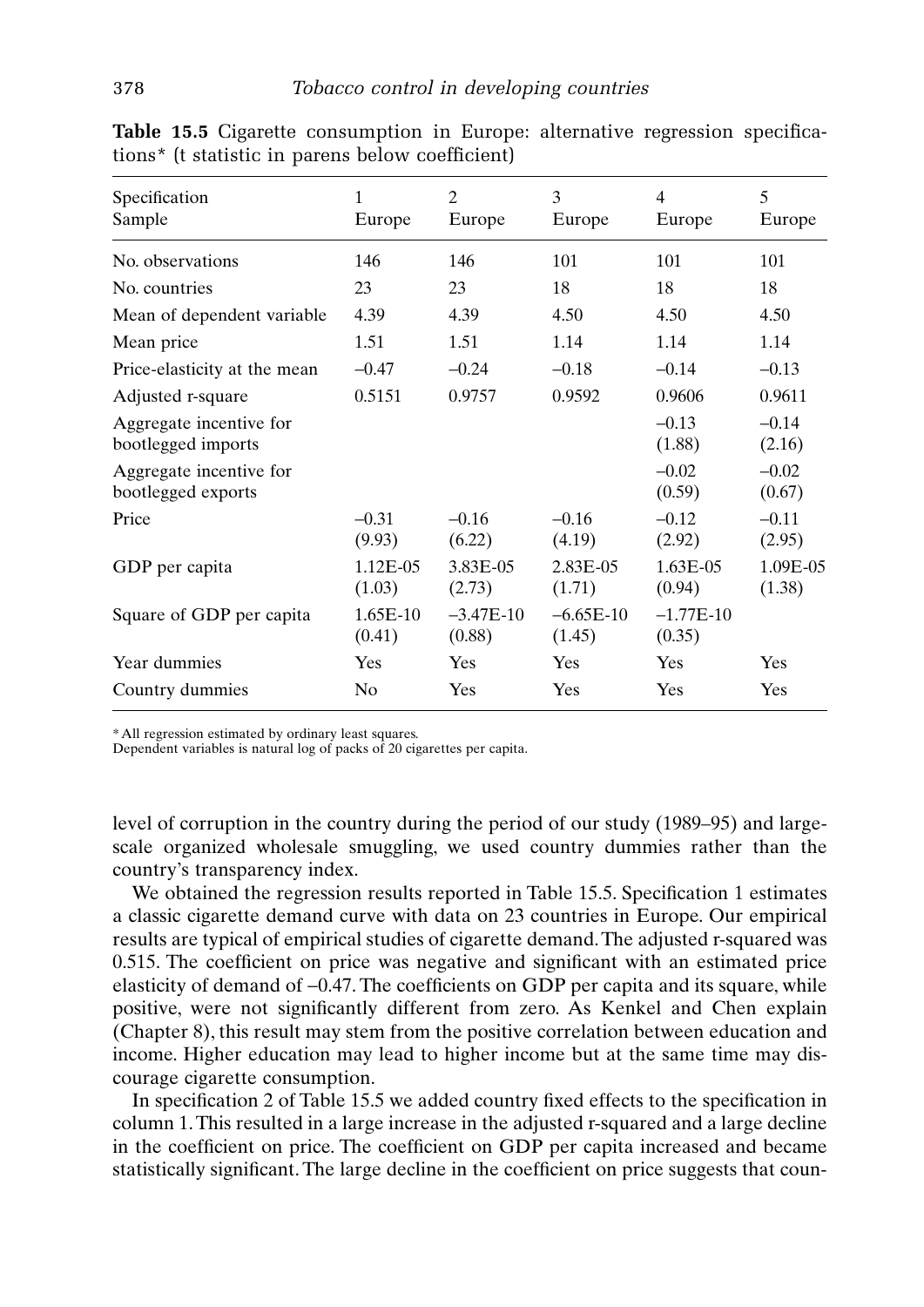tries with low cigarette prices tend to have other fixed characteristics that result in a relatively high level of smoking. Further research is necessary to investigate precisely which characteristics of these countries resulted in high levels of smoking.

Specification 3 replicated specification 2 with the smaller European sample for which we had sufficient information to construct measures of the incentives for bootlegging. This change in sample resulted in little change in the adjusted r-squared or the coefficients of the independent variables.

Specification 4 adds variables measuring the incentives for bootlegged imports and exports. These are the coefficients of primary interest to us. The estimated coefficient on incentives for bootlegged imports was negative and statistically significant, indicating that an increase in the incentive for home-country citizens to purchase cigarettes abroad lowered domestic sales. This is exactly the result that we would expect. Our variable indicating incentives for bootlegged exports is constructed so that it varies inversely with the incentive for bootlegged exports. Hence we also expect, and find, a negative coefficient on this variable. Although the coefficient on incentives for bootlegged exports was not significantly different from zero, the sum of the coefficients on incentives for bootlegged imports and exports were jointly significantly different from zero.We can be quite confident that a policy that raises incentives for bootlegging (such as a tax increase) will significantly reduce domestic sales. Finally, in specification 5, we dropped the insignificant variable for GDP per capita squared. This resulted in little change in our estimated coefficients.

We investigated many other regression specifications in the course of our research. The qualitative results reported here were generally maintained with alternative specifications. Thus, we have confidence that our findings would not be greatly altered by sensible but arbitrary changes in our statistical procedures. Some discussion of alternative estimates is presented in Appendix 15.2.

What percentage of European domestic sales do we estimate are bootlegged? Since the dependent variable in Table 15.5 is the natural logarithm of per capita sales, the coefficients on incentives for bootlegged imports and exports can be interpreted as the percentage change in sales from a one unit change in these variables. The mean value of the incentives for bootlegged imports in our European sample is 0.23.The estimated coefficient on this variable in specification 5 is  $(-0.14)$ . If incentives for bootlegged imports fell from its mean level to zero, sales would fall by about  $3\%$  (0.03  $\approx$  0.23\*0.14). Thus, we estimate that in a European country with the mean level of incentives for bootlegged imports, about 3% of sales are bootlegged cigarettes. On the other hand, the mean level of incentives for bootlegged exports is  $-0.53$ . We estimate that in a European country with the mean level of incentives for bootlegged exports a little more than 1% (0.01  $\approx$  0.53\*0.02) of sales are bootlegged abroad. This is not necessarily inconsistent with our earlier estimates of the level of cigarette smuggling. In addition to European bootlegging we expect that some sales are the result of wholesale smuggling.While we control for the level of wholesale smuggling by including countryspecific dummy variables we do not obtain quantitative estimates of wholesale smuggling in Europe.

The policy significance of our empirical results can be most easily understood by using the regression results to simulate the impact of specific policy changes. We present these simulations in Table 15.6. Columns 1–3 of the table present some of the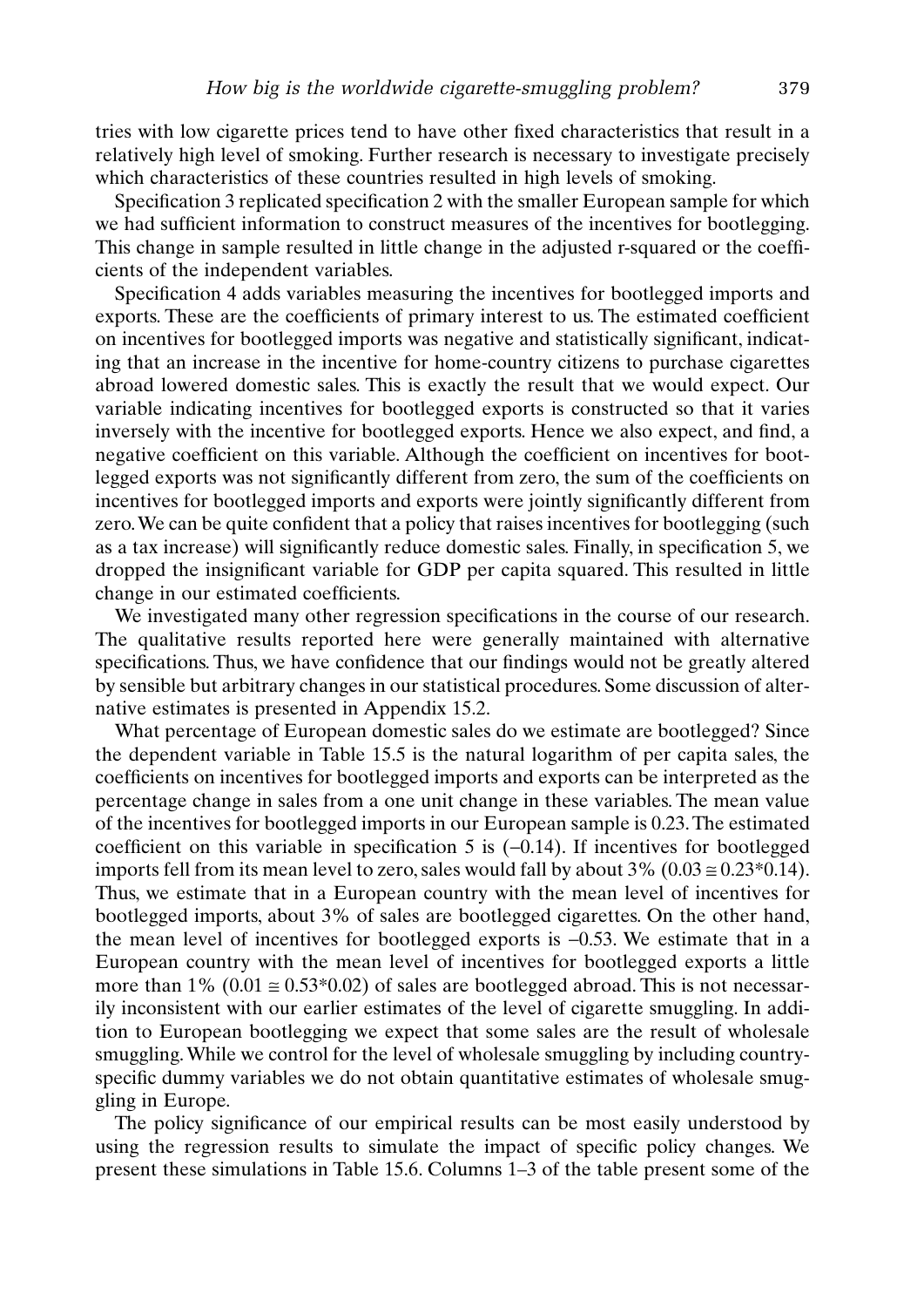| $Country^*$                                                                                       | Population                                            | Observed                                         | Packs of 20 per ca                                        | pita in 1995                                                                      |                                                                                 |                                                                                                                                                                                                                                |                                                                                               |                                                                                         |                                                                                                                                                                                                                                                                                                                                                                                                                        | Percent                                                                                               |                                                                                                   |
|---------------------------------------------------------------------------------------------------|-------------------------------------------------------|--------------------------------------------------|-----------------------------------------------------------|-----------------------------------------------------------------------------------|---------------------------------------------------------------------------------|--------------------------------------------------------------------------------------------------------------------------------------------------------------------------------------------------------------------------------|-----------------------------------------------------------------------------------------------|-----------------------------------------------------------------------------------------|------------------------------------------------------------------------------------------------------------------------------------------------------------------------------------------------------------------------------------------------------------------------------------------------------------------------------------------------------------------------------------------------------------------------|-------------------------------------------------------------------------------------------------------|---------------------------------------------------------------------------------------------------|
|                                                                                                   | $(in 000s)^b$                                         | price<br>(nominal<br>US<br>dollars) <sup>c</sup> | Regression<br>Predicted<br>domestic<br>sales <sup>d</sup> | imports or<br>sales with<br>Predicted<br>domestic<br>no retail<br>$orts^e$<br>exp | bootlegging<br>Estimated<br>Net                                                 | multilatera<br>10% price<br>sales with<br>Predicted<br>increase <sup>g</sup><br>domestic                                                                                                                                       | bootlegging with<br>Estimated net<br>multilatera<br>$10\%$ price<br>increase <sup>h</sup>     | 10% price<br>sales with<br>Predicted<br>unilateral<br>domestic<br>increase <sup>i</sup> | bootlegging<br>10% price<br>Estimated<br>unilateral<br>increase <sup>j</sup><br>with<br>net                                                                                                                                                                                                                                                                                                                            | change in tax<br>revenue with<br>Predicted<br>unilateral<br>$\operatorname{increase}^k$<br>$10\%$ tax | change in tax<br>revenue with<br>multilateral<br>Predicted<br>increase <sup>l</sup><br>$10\%$ tax |
| Belgium<br>Austria                                                                                | 10146<br>8054                                         |                                                  | 888                                                       | $\frac{88}{3}$                                                                    |                                                                                 | 86                                                                                                                                                                                                                             | $173$<br>$-73$<br>$-829$ $-81$<br>$-13$<br>$-13$<br>$-13$<br>$-13$<br>$-13$<br>$-13$<br>$-10$ | 278                                                                                     | $77^\circ - 89^\circ - 87^\circ - 89^\circ - 89^\circ - 89^\circ - 89^\circ - 89^\circ - 89^\circ - 89^\circ - 89^\circ - 89^\circ - 89^\circ - 89^\circ - 89^\circ - 89^\circ - 89^\circ - 89^\circ - 89^\circ - 89^\circ - 89^\circ - 89^\circ - 89^\circ - 89^\circ - 89^\circ - 89^\circ - 89^\circ - 89^\circ - 89^\circ - 89^\circ - 89^\circ - 89^\circ - 89^\circ - 89^\circ - 89^\circ - 89^\circ - 89^\circ$ | 2.9%<br>2.4%<br>9.7%                                                                                  | 6.4%<br>6.1%<br>9.8%                                                                              |
|                                                                                                   | 8409<br>10332                                         |                                                  |                                                           |                                                                                   | $\degree$                                                                       | 99                                                                                                                                                                                                                             |                                                                                               |                                                                                         |                                                                                                                                                                                                                                                                                                                                                                                                                        |                                                                                                       |                                                                                                   |
| Bulgaria<br>CzeckRep                                                                              |                                                       |                                                  |                                                           |                                                                                   | ne                                                                              | ne                                                                                                                                                                                                                             |                                                                                               |                                                                                         |                                                                                                                                                                                                                                                                                                                                                                                                                        | he                                                                                                    | ne                                                                                                |
| Denmark                                                                                           |                                                       |                                                  |                                                           |                                                                                   | $\mathbf{n}$ e                                                                  |                                                                                                                                                                                                                                |                                                                                               |                                                                                         |                                                                                                                                                                                                                                                                                                                                                                                                                        | ne                                                                                                    | ne<br>7.0%                                                                                        |
|                                                                                                   | $\frac{5220}{58060}$                                  |                                                  | $\tilde{z}$                                               | $\mathcal{P}$                                                                     | $\overline{1}$                                                                  |                                                                                                                                                                                                                                |                                                                                               |                                                                                         |                                                                                                                                                                                                                                                                                                                                                                                                                        | 5.8%                                                                                                  |                                                                                                   |
|                                                                                                   |                                                       |                                                  |                                                           |                                                                                   | $\frac{1}{2}$                                                                   |                                                                                                                                                                                                                                |                                                                                               |                                                                                         |                                                                                                                                                                                                                                                                                                                                                                                                                        |                                                                                                       | ne                                                                                                |
| France<br>Finland<br>Germany<br>Greece<br>Hungary<br>Huly<br>Italy<br>Italy<br>Netherla<br>Norway | $8987487878899$ $878888497288899$ $81228888497288899$ |                                                  | .882888                                                   | 13.5885                                                                           |                                                                                 | $25.8$ $25.8$ $25.8$ $25.8$ $25.8$ $25.8$ $25.8$ $25.8$ $25.8$ $25.8$ $25.8$ $25.8$ $25.8$ $25.8$ $25.8$ $25.8$ $25.8$ $25.8$ $25.8$ $25.8$ $25.8$ $25.8$ $25.8$ $25.8$ $25.8$ $25.8$ $25.8$ $25.8$ $25.8$ $25.8$ $25.8$ $25.$ |                                                                                               | $888$<br>$847232888$<br>$242288$<br>$258228$<br>$258228$                                |                                                                                                                                                                                                                                                                                                                                                                                                                        | ne<br>2.6%<br>2.53%<br>2.33%<br>4.8%<br>4.8%                                                          | $4.7%$<br>$6.6%$<br>$6.0%$<br>$6.7%$<br>$6.7%$<br>$6.7%$<br>$6.7%$                                |
|                                                                                                   |                                                       |                                                  |                                                           |                                                                                   |                                                                                 |                                                                                                                                                                                                                                |                                                                                               |                                                                                         |                                                                                                                                                                                                                                                                                                                                                                                                                        |                                                                                                       |                                                                                                   |
|                                                                                                   |                                                       |                                                  |                                                           |                                                                                   |                                                                                 |                                                                                                                                                                                                                                |                                                                                               |                                                                                         |                                                                                                                                                                                                                                                                                                                                                                                                                        |                                                                                                       |                                                                                                   |
|                                                                                                   |                                                       |                                                  |                                                           |                                                                                   |                                                                                 |                                                                                                                                                                                                                                |                                                                                               |                                                                                         |                                                                                                                                                                                                                                                                                                                                                                                                                        |                                                                                                       |                                                                                                   |
|                                                                                                   |                                                       |                                                  |                                                           |                                                                                   |                                                                                 |                                                                                                                                                                                                                                |                                                                                               |                                                                                         |                                                                                                                                                                                                                                                                                                                                                                                                                        |                                                                                                       |                                                                                                   |
|                                                                                                   |                                                       |                                                  |                                                           |                                                                                   |                                                                                 |                                                                                                                                                                                                                                |                                                                                               |                                                                                         |                                                                                                                                                                                                                                                                                                                                                                                                                        |                                                                                                       | ne                                                                                                |
|                                                                                                   |                                                       |                                                  |                                                           | $\frac{18}{51}$                                                                   |                                                                                 |                                                                                                                                                                                                                                |                                                                                               |                                                                                         |                                                                                                                                                                                                                                                                                                                                                                                                                        | ne<br>9.6%<br>7.9%                                                                                    | $\frac{10.3\%}{8.9\%}$                                                                            |
| Romania<br>Portugal                                                                               |                                                       |                                                  |                                                           |                                                                                   |                                                                                 |                                                                                                                                                                                                                                |                                                                                               |                                                                                         |                                                                                                                                                                                                                                                                                                                                                                                                                        |                                                                                                       |                                                                                                   |
| Slovakia                                                                                          |                                                       |                                                  | .28.89                                                    | .87.                                                                              | $\alpha$ mmo <sup>n</sup> dr - don d <sup>n</sup> o <sup>n</sup> o <sup>n</sup> |                                                                                                                                                                                                                                |                                                                                               |                                                                                         |                                                                                                                                                                                                                                                                                                                                                                                                                        | ne                                                                                                    | ne<br>9.7%<br>9.1%                                                                                |
| Spain                                                                                             |                                                       | 388800180013888888888                            |                                                           |                                                                                   |                                                                                 |                                                                                                                                                                                                                                |                                                                                               |                                                                                         |                                                                                                                                                                                                                                                                                                                                                                                                                        | 9.4%<br>8.6%                                                                                          |                                                                                                   |
| Sweden                                                                                            |                                                       |                                                  |                                                           |                                                                                   |                                                                                 |                                                                                                                                                                                                                                |                                                                                               |                                                                                         |                                                                                                                                                                                                                                                                                                                                                                                                                        |                                                                                                       |                                                                                                   |
| Switzer                                                                                           | 8830<br>7039                                          |                                                  | $-58538$                                                  | $. \frac{8}{18}$ 8235.                                                            |                                                                                 |                                                                                                                                                                                                                                |                                                                                               |                                                                                         |                                                                                                                                                                                                                                                                                                                                                                                                                        | ne<br>66%%%%<br>10640%<br>69%                                                                         | 12 % % % % %<br>6.9 % % % % %<br>6.9 % % % % %                                                    |
| Turkey                                                                                            | 61058<br>58533<br>10229<br>23468                      |                                                  |                                                           |                                                                                   |                                                                                 |                                                                                                                                                                                                                                |                                                                                               |                                                                                         |                                                                                                                                                                                                                                                                                                                                                                                                                        |                                                                                                       |                                                                                                   |
| UК                                                                                                |                                                       |                                                  |                                                           |                                                                                   |                                                                                 |                                                                                                                                                                                                                                |                                                                                               |                                                                                         |                                                                                                                                                                                                                                                                                                                                                                                                                        |                                                                                                       |                                                                                                   |
| Median                                                                                            |                                                       |                                                  |                                                           |                                                                                   |                                                                                 |                                                                                                                                                                                                                                |                                                                                               |                                                                                         |                                                                                                                                                                                                                                                                                                                                                                                                                        |                                                                                                       |                                                                                                   |
| Mean                                                                                              |                                                       |                                                  |                                                           |                                                                                   |                                                                                 |                                                                                                                                                                                                                                |                                                                                               |                                                                                         |                                                                                                                                                                                                                                                                                                                                                                                                                        |                                                                                                       |                                                                                                   |
| (unweighted)                                                                                      |                                                       |                                                  |                                                           |                                                                                   |                                                                                 |                                                                                                                                                                                                                                |                                                                                               |                                                                                         |                                                                                                                                                                                                                                                                                                                                                                                                                        |                                                                                                       |                                                                                                   |

Table 15.6 Simulations of cigarette bootlegging in Europe **Table 15.6** Simulations of cigarette bootlegging in Europe

Country name. aCountry name.

Population. bPopulation.

Observed price base on Market Facts data. Observed price base on Market Facts data. dEstimated sales using coefficients from Table 15.5 specification 5.

<sup>4</sup>Estimated sales using coefficients from Table 15.5 specification 5.<br>"Uses regression coefficients from Table 15.5 specification 5 and assumes no incentive for bootlegging. Uses regression coefficients from Table 15.5 specification 5 and assumes no incentive for bootlegging.

 $f$ Column  $\overline{5}$  $^{i}$ Column 5 – column 4. column 4.

 $m =$ 

Uses regression coefficients from Table 15.5 specification 5 and assumes multilateral 10% price increase.

Difference between column 7 and estimated sales when multilateral price increase of 10% and no incentive for bootlegging.

Uses regression coefficients from Table 15.5 specification 5 and assumes unilateral 10% price increase.

j Difference between column 9 and estimated sales when unilateral price increase of 10% and no incentive for bootlegging.  $k$ Ratio (1.10\*column 9/column 4) minus 1.

FRatio (1.10\*column 9/column 4) minus 1.<br>Ratio (1.10\*column 7/column 4) minus 1. lRatio (1.10\*column 7/column 4) minus 1.

ne =not estimated.

\* Data are incomplete for some countries in some years.

\* Data are incomplete for some countries in some years.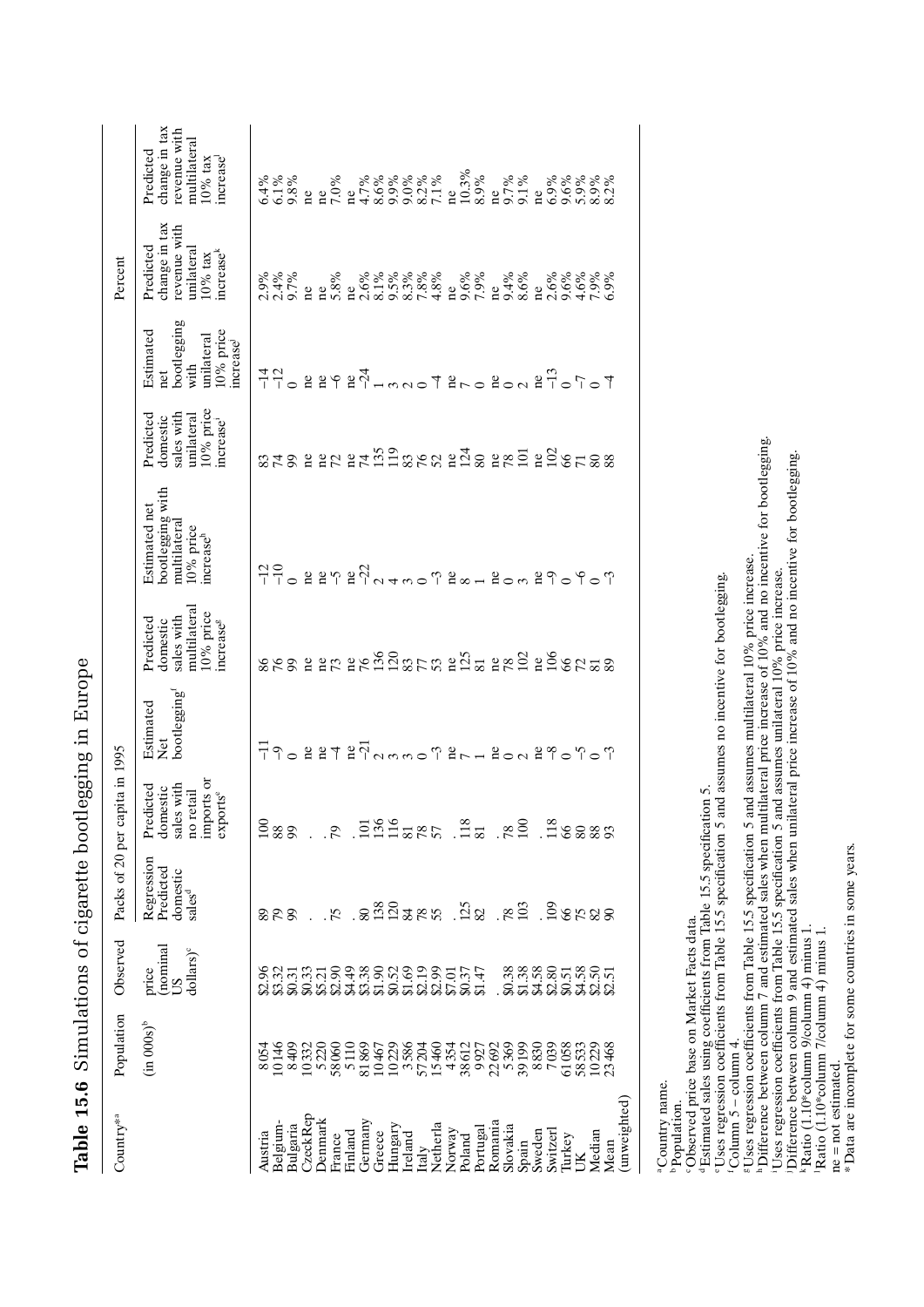observed data on key variables about each country in the sample. Observed prices vary from \$0.31 per pack in Bulgaria to more than \$7 per pack in Norway. We were unfortunately forced to exclude several countries from the complete analysis as a result of missing data.

Column 4 presents predicted sales on the basis of the regression results reported in Table 15.5, specification 5. Because the regression analyses closely tracked the data (the adjusted r-square was more than 96%) the estimates in column 4 are generally quite similar to the observed values. Predicted sales vary between 55 packs per capita in the Netherlands and 138 packs per capita in Greece.

Column 5 reports the predicted value of cigarette sales if there were no bootlegging (i.e. incentives for bootlegged imports and exports are set to zero), and column 6 reports the difference between column 4 and column 5. Thus, column 6 is our estimate of net bootlegging—the balance of trade in bootlegged cigarettes. Some countries have negative numbers in this column, indicating that they are, on balance, net importers of bootlegged cigarettes. Other countries have positive numbers, indicating that they are, on balance, net exporters of bootlegged cigarettes.<sup>4</sup> Net bootlegging varies from exports of 7 packs per capita in Poland to imports of 21 packs per capita in Germany. Importing countries tend to be those with relatively high prices and incomes, such as Austria, Germany and Switzerland. Exporting countries tend to have lower prices and incomes, such as Hungary and Poland.

We examined two policies to determine how they might affect domestic sales and net bootlegging. Policy one (reported on in columns 7 and 8), was a 10% tax increase which we assume is fully reflected in higher retail prices and is undertaken jointly by all countries in Europe. (See Merriman (1994) for some discussion of the assumption that increased taxes translate into increased retail prices). A 10% increase in price would require a price increase of \$0.34 in Germany but only \$0.04 in Poland. Because all countries raise their prices, domestic sales fall in every country (compare columns 7 and 4) with sales falling from 82 to 81 packs per capita in the median country.

Countries with relatively high prices experience a bigger absolute increase in price and so may experience a decline in net bootlegging (e.g. Germany and Austria). On the other hand, countries with relatively low prices may experience an increase in net bootlegged exports (e.g. Poland). In the median country there is zero net bootlegging in both the baseline case (column 6) and when we simulate a multilateral 10% tax increase (column 8). Because all countries simultaneously raise their prices, no country's net bootlegged exports fall precipitously (compare columns 8 and 6) and the net effect is that European cigarette consumption falls.

Compare this with the policy simulation presented in columns 9 and 10. Here we ask what happens if a single country (say Austria) increases its price by 10% while other countries do not change their price. In about half the countries, domestic sales drop by three packs per capita or more with median domestic sales dropping from 82 to 80 packs per capita (compare column 4 with column 9). However, in several cases, domestic consumption drops much less than sales because bootlegged exports drop substantially (compare column 10 with column 6). In Germany, for example, we

<sup>4</sup> Theoretically, the population-weighted average of net exports ought to be zero, since imports to one country have to come from another country. We have not econometrically imposed this restriction.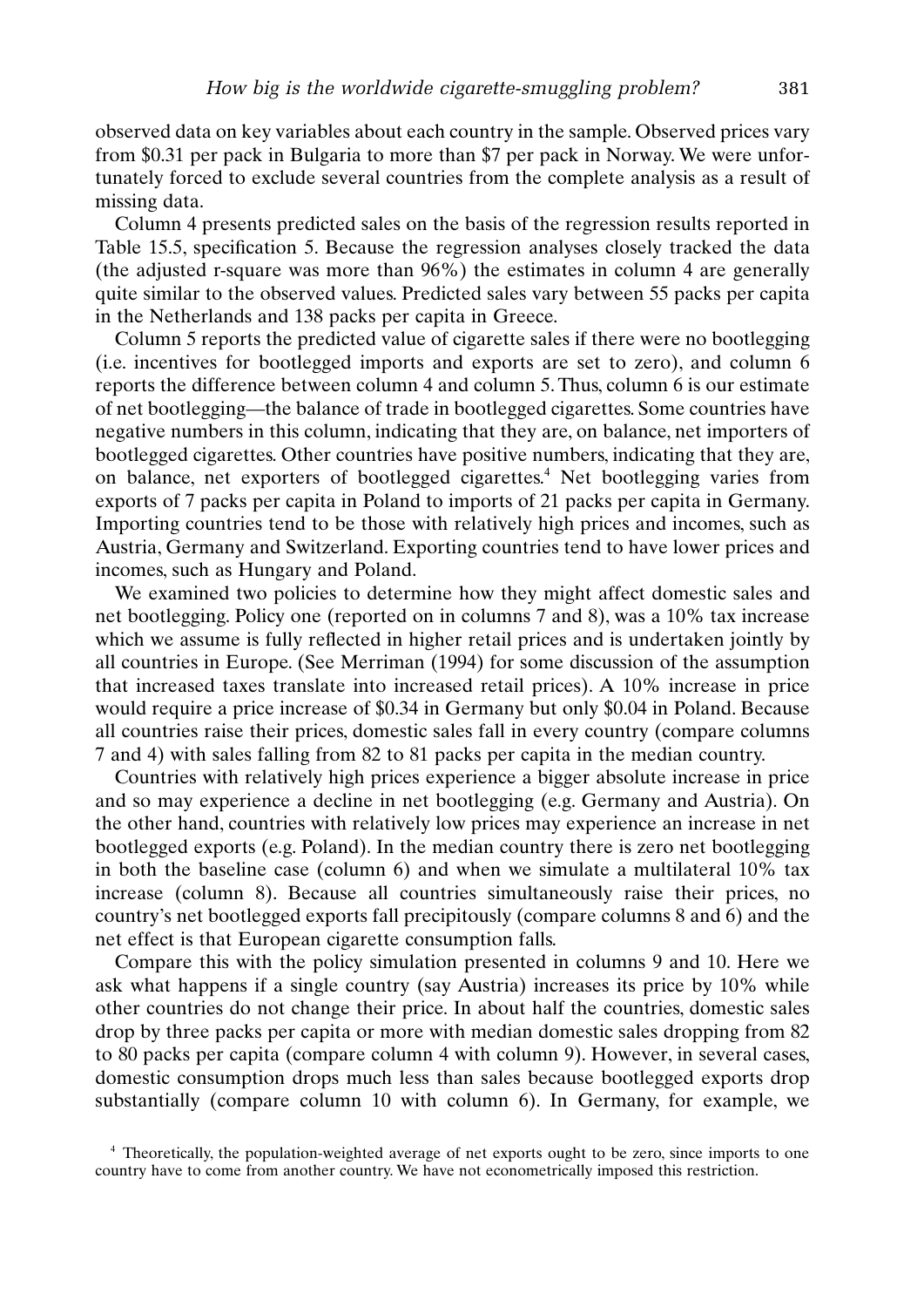estimate that a unilateral 10% price increase would cause domestic sales to drop from 80 to 74 packs per capita, a drop in sales of 6 packs. However, we predict that net bootlegged imports would increase by 3 packs per capita from 21 to 24 packs per capita. Hence, the drop in domestic consumption would be only one-half the drop in domestic sales. With a multilateral price increase we predict that German domestic consumption would also drop by three packs per capita but domestic sales would drop only four, rather than six, packs per capita.

The simulations also suggest that there are a number of European countries that are relatively immune to bootlegging. According to our estimates a unilateral 10% price increase in Bulgaria, Hungary, Italy, Poland, Slovakia, Spain, and Turkey would have almost no effect on bootlegging in these countries. These relatively low-priced countries need not fear increases in bootlegging from small to moderate increases in price.

Bootlegging may be a larger problem in relatively high-priced countries, such as Germany and France. In these countries, policies that emphasize coordinated increases in cigarettes taxes and prices will reduce consumption with the smallest increase in bootlegging.

Our simulation results may also be used to examine the relationship between cigarette tax increases and government revenues. Since governments can tax only domestic cigarette sales, bootlegged imports reduce tax revenue. On the other hand, bootlegged exports increase tax revenue.

If domestic demand was purely inelastic and bootlegged imports and exports were constant, a 10% tax increase would increase revenue by 10%. However, as shown in Table 15.5, specification 5, domestic sales fall, bootlegged exports decrease, and bootlegged imports increase, when price (or taxes) increase. Column 11 shows our prediction for each country's tax revenue as a result of a unilateral 10% tax increase. Our empirical results imply that increased revenues from a higher tax on remaining domestic sales are sufficiently high to offset losses in revenue due to declines in domestic sales. Thus, for every country in our sample, tax revenues would increase even from a unilateral tax increase. In some countries (Austria, Germany, and Switzerland) the revenue increase would be small because bootlegged imports would increase substantially. Countries with less vulnerability to bootlegged imports (such as Bulgaria or Hungary) would have larger revenue gains. The median country has an increase in tax revenue of 7.9% as a result of a unilateral 10% tax increase, even when we take into account increased bootlegging.

A multilateral tax increase would result in even greater revenue gains, as shown in Table 15.6, column 12. The reason for this is that neighboring countries' tax increases diminish the incentive for home-country bootlegged imports and increase the incentive for home-country bootlegged exports. Some countries (such as Austria, Belgium, Germany and Sweden) have much greater revenue gains with a multilateral tax than with a unilateral tax. Other countries (such as Bulgaria, Slovakia and Turkey) have nearly identical revenue gains. It is even possible that a country's total taxed sales increase as a result of a multilateral tax increase.

In conclusion, our simulation shows that moderate increases in cigarette tax rates for European countries will result in increases in revenue—even if the tax increases are undertaken unilaterally. Multilateral tax increases will lead to greater revenue gains.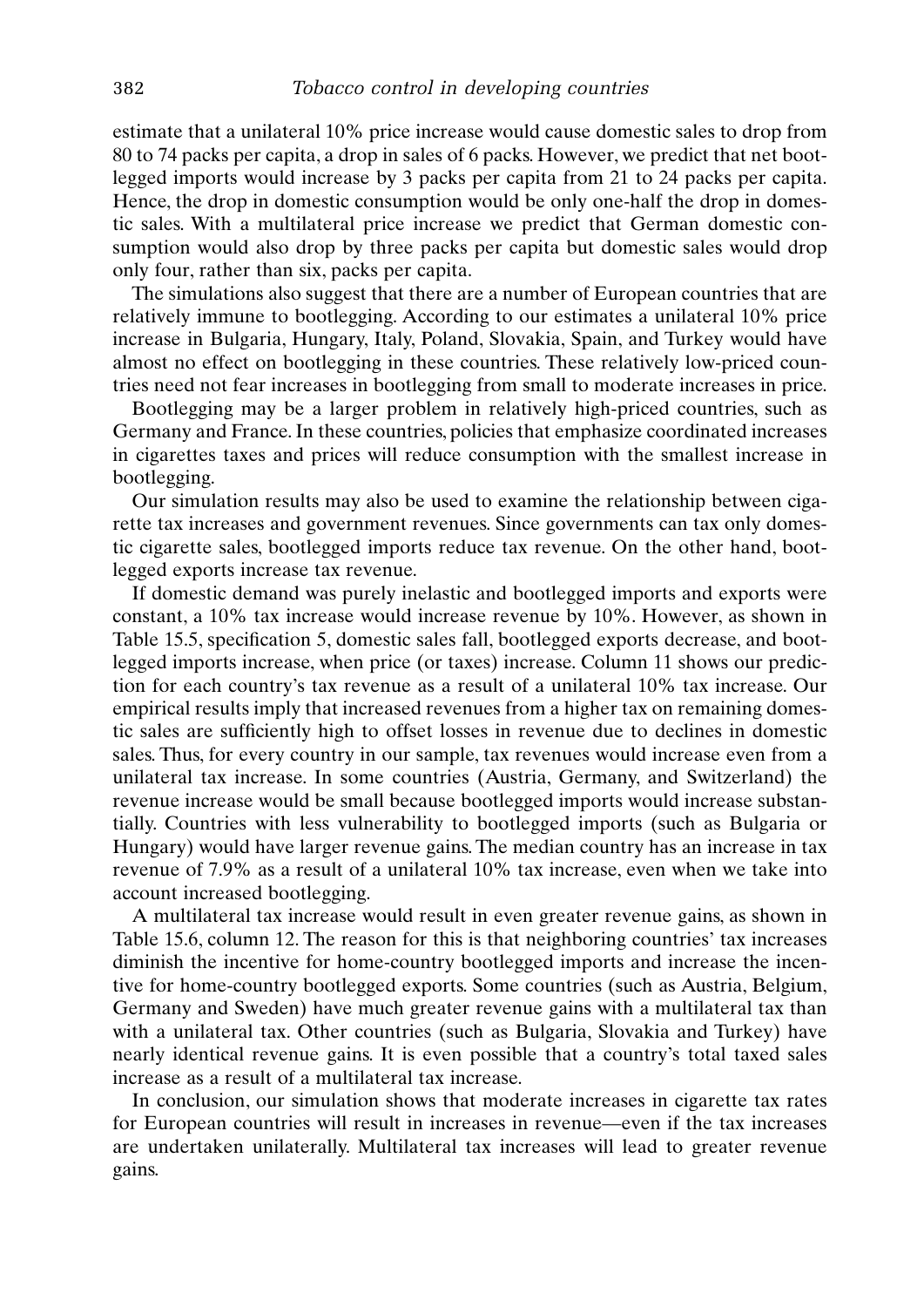# **15.5 Summary of empirical results**

Because cigarette smuggling is an illegal and hidden activity it is notoriously difficult to study using econometric methodology. In view of the imperfect data at our disposal we undertook three separate, but limited, empirical exercises. Each analysis was designed to produce an independent estimate of the share of total cigarette consumption that is smuggled.

Table 15.7 summarizes the results. First, we compared aggregate recorded cigarette exports with imports for the period 1975–96. We found that exports exceeded imports by about 33% in recent years. A little less than one-fifth of cigarette production is exported in a given year. This suggests that roughly 6% of all cigarette consumption is smuggled. This methodology has several potential sources of error. Some cigarette imports are inadvertently misclassified. On the other hand, some cigarette exports may also be misclassified. Our analysis of United Nations data on imports and exports of a variety of goods suggests that the magnitude of disagreement between aggregate exports and imports is large for many goods. On the whole, we believe that this estimate has a downward bias because it does not measure smuggling of cigarettes that do not officially cross national boundaries and thus do not appear in the export statistics.

The population-weighted average of experts' estimates of smuggling in more than 30 countries was 8.5%. This estimate is in remarkably close agreement with the answer obtained from the analysis of cigarette import and export data. Cigarette industry

| Exercise | Methodology                                                                                                                 | Estimate of<br>smuggling as a                                                                                             | Some possible sources of bias<br>Direction of bias           |                                                                                                                 |                                                                                                 |
|----------|-----------------------------------------------------------------------------------------------------------------------------|---------------------------------------------------------------------------------------------------------------------------|--------------------------------------------------------------|-----------------------------------------------------------------------------------------------------------------|-------------------------------------------------------------------------------------------------|
|          |                                                                                                                             | percentage of<br>worldwide<br>domestic cigarette<br>sales                                                                 | Upward                                                       | Downward                                                                                                        | Unknown                                                                                         |
| 1        | Compare recorded<br>recorded exports<br>and imports.                                                                        | 6%                                                                                                                        | Some imports<br>misclassified.                               | Some exports<br>misclassified.<br>Smuggling that<br>does not cross<br>national boundaries<br>is not identified. |                                                                                                 |
| 2        | Population<br>weighted average<br>of experts'<br>estimates.                                                                 | $8.5\%$                                                                                                                   | Tobacco industry<br>experts may<br>overstate the<br>problem. | Police and anti-<br>smoking sources<br>may understate the<br>problem.                                           |                                                                                                 |
| 3        | Correlation<br>between recorded<br>consumption and<br>incentives for<br>short-distance<br>imports and<br>exports in Europe. | Short distance<br>imports about<br>3% in typical<br>country. Short<br>distance exports<br>about 1% in<br>typical country. |                                                              | Wholesale smuggling<br>is not investigated.                                                                     | Price data refers<br>to all brands but<br>only higher priced<br>brands are usually<br>smuggled. |

**Table 15.**7 Summary of empirical results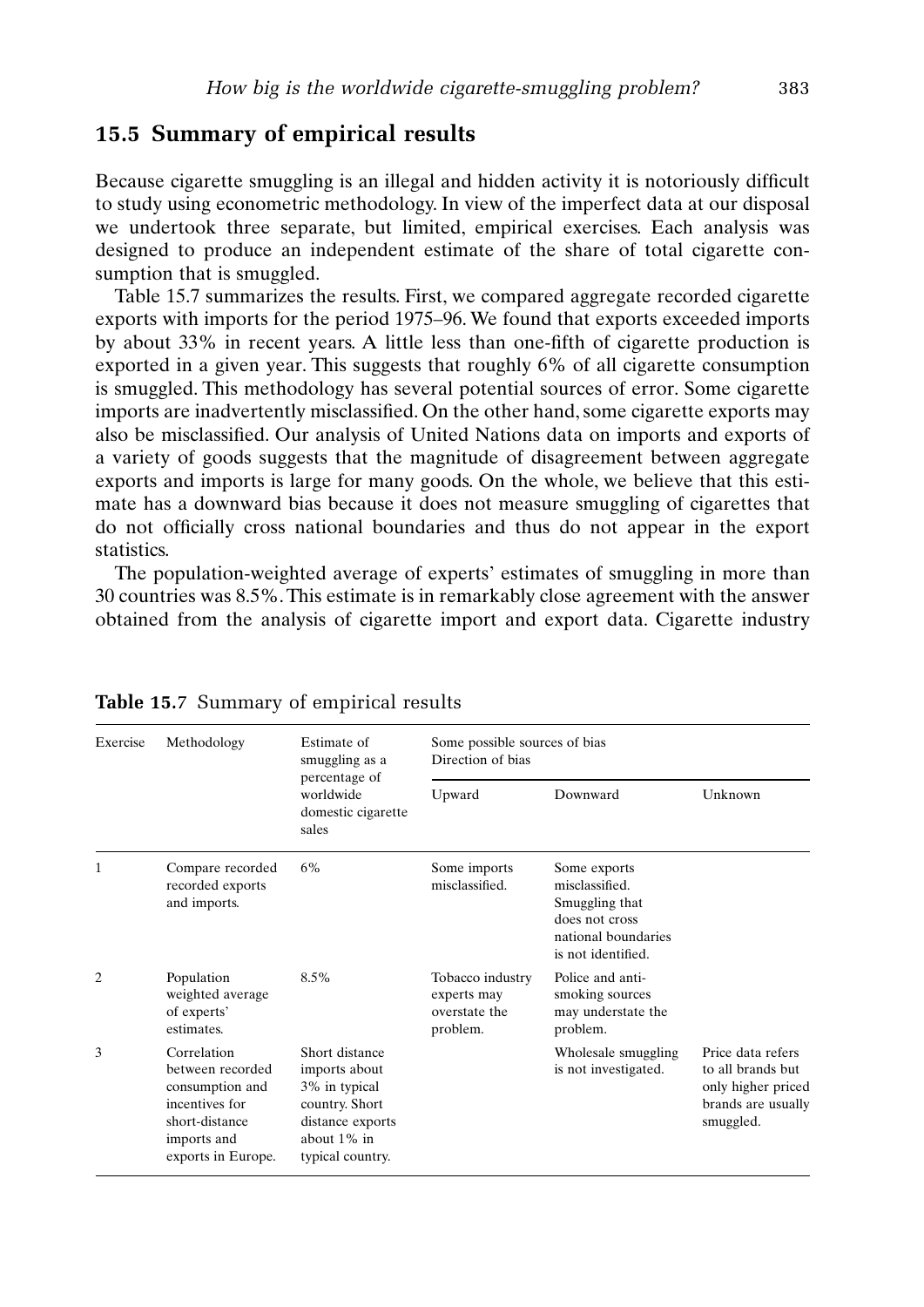experts may have an incentive to exaggerate the smuggling problem (in order to lobby for reduced taxation of their product), while public health advocates may have an incentive to downplay smuggling. Police officials also may understate the problem to bolster public opinion about their job performance. Since we do not have precise information about which experts provided estimates of smuggling, we cannot completely evaluate the bias inherent in these estimates.

Our econometric analysis of experts' estimates of smuggling (see Table 15.4) was reassuring. Experts estimated lower levels of smuggling in countries generally viewed as having 'transparent' governments. We found no significant correlation between experts' estimates of smuggling and either the average price of cigarettes or the income in a country.

In our final analysis we used a more conventional methodology to measure bootlegging. We adapted procedures used in various studies of the United States (e.g. Thursby *et al*. 1991; Becker *et al*. 1994). Like these researchers, we reasoned that the lower the price in neighboring countries, the greater the incentive to smuggle into the home country. We measured neighbors by frequency of travel between countries rather than simple geographic proximity. We found that, consistent with our expectations, the greater the incentives for illegal importation, the lower were recorded sales. Similarly, the greater the incentives for illegal exportation, the higher were recorded sales. We estimated that, in a typical European country, bootlegged cigarettes accounted for about 3% of domestic consumption.

This analysis measured only bootlegging and not wholesale smuggling. As expected our estimates of smuggling using this method are less than our estimates using other methods. Our findings for Europe are similar to those obtained in studies of US states (Saba *et al*. 1995; Thursby and Thursby, 2000).

# **15.6 Conclusions and policy implications**

Judging from the results of our three empirical analyses, a reasonable lower bound on the total amount of worldwide smuggling is 6% of all cigarettes consumed worldwide. In view of previous studies of bootlegging in the United States and our own study of bootlegging in Europe, we believe that the greatest part of worldwide smuggling is wholesale smuggling, i.e. smuggling in which cigarette taxes are never paid, even in the country of origin. Our best estimate of an upper bound on the amount of cigarette smuggling worldwide is 8.5%, although smuggling almost certainly exceeds this level in some countries.

Future research to confirm or challenge our estimates would certainly be worthwhile. Future studies should seek to explain discrepancies between reported cigarette exports and imports for particular pairs of countries. Explanations other than smuggling should also be carefully explored. Systematic surveys with carefully designed and documented procedures could provide better evidence about experts' judgments on the extent of cigarette smuggling in different countries. More complete data on cigarette prices, brands and retailing practices would facilitate better estimates of bootlegging between neighboring countries. Future research should also attempt to link specific types of corruption (such as lax border controls) with cigarette smuggling.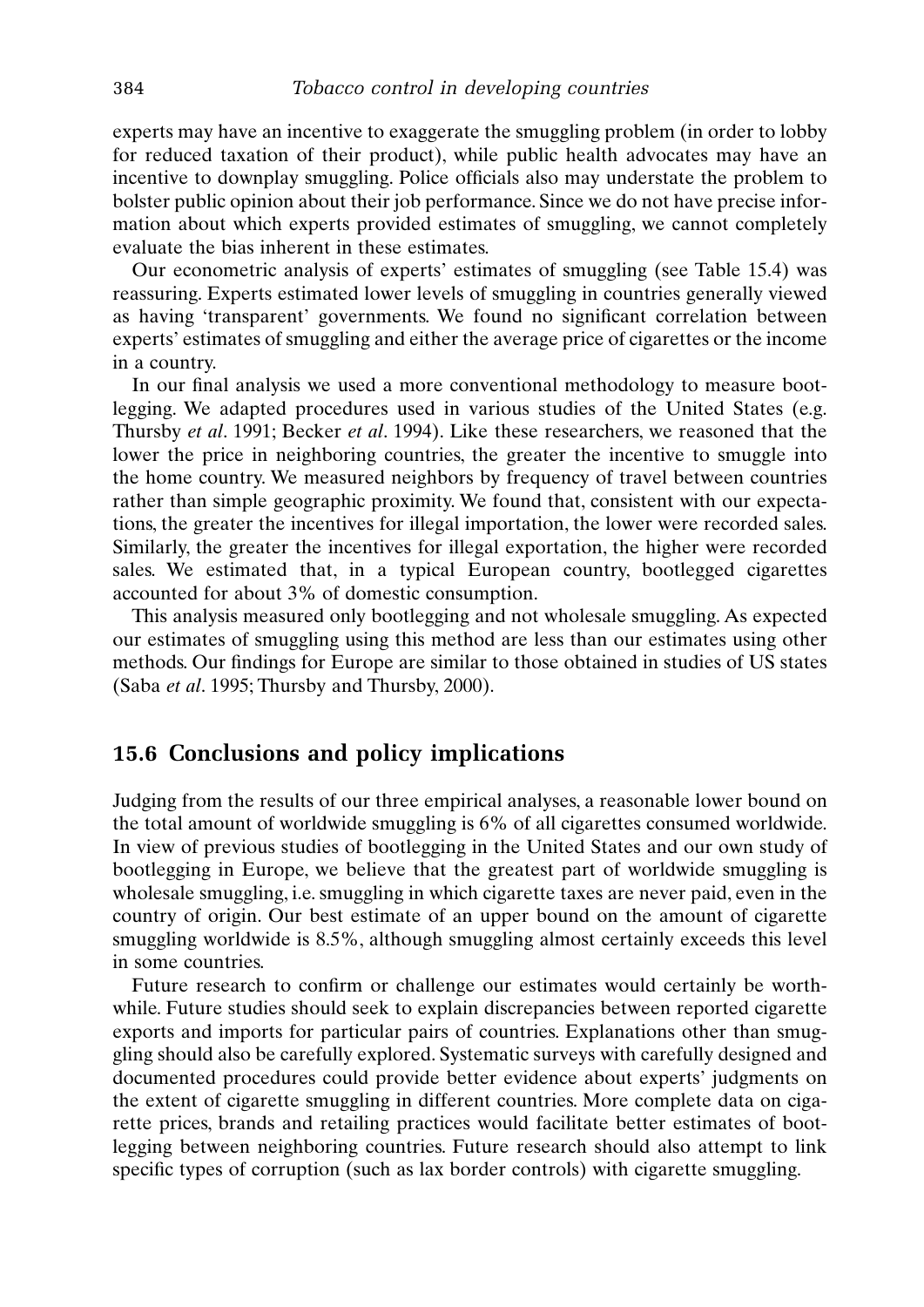However, on the basis of the preliminary research we have done, some tentative conclusions may be drawn. Perhaps most importantly, we have learned that cigarette taxes that increase cigarette prices are only one, and probably not the most important, factor in cigarette smuggling. The perceived level of corruption statistically explains more of the variance in experts' estimates of cigarette smuggling than do cigarette prices. Other important determinants of the level of cigarette smuggling in a country include cigarette prices in nearby countries and the amount of travel between the home country and lower-priced countries.

Even when the potential for increased smuggling is taken into account, our simulations show that a unilateral increase in the cigarette tax rate results in an increase in tax revenue in all European countries. A multilateral tax increase would bring even greater increases in revenue.

Our results have important policy implications. Countries need not make a choice between higher cigarette tax revenues and lower cigarette consumption. Higher tax rates can achieve both objectives. Cigarette tax revenues can be enhanced still further by effective methods to reduce corruption that will result in diminished cigarette smuggling and increased tax collections. Lastly, cooperative multilateral efforts to increase cigarette tax rates on a regional basis are likely to be an effective way to combat smuggling.

# **Appendix 15.1 On the relationship between enforcement activity and smuggling**

We generalize Norton's model by allowing  $\mu$  (the probability of non-detection of smuggling) to depend on a parameter  $\kappa$  which represents the stringency of enforcement activity. We assume that enforcement activity increases with  $\kappa$ . We also assume that increases in k do not influence the ability of firms to camouflage their bootlegging activity. In mathematical notation we assume:

$$
\frac{\partial \mu(q^s, q^L|\kappa)}{\partial \kappa} = \mu_{\kappa} < 0 \quad \text{and}
$$
\n
$$
\frac{\partial \mu(q^s, q^L|\kappa)}{\partial q^s \partial \kappa} = \mu_{\kappa \kappa} = \frac{\partial \mu(q^s, q^L|\kappa)}{\partial q^L \partial \kappa} = \mu_{L\kappa} = 0.
$$

The firm's objective function is given by:

$$
\pi(d) = \mu(q^s, q^L|\kappa)(p + pt + \theta)(1 - s)q^s
$$
  
-(1 -  $\mu$ ) $\alpha$ (1 - s)pq^s  
+(p +  $\theta$ )(1 - L)q<sup>L</sup>  
-p(q<sup>s</sup> + q<sup>L</sup>). (A1.1)

As in Norton we set up the Lagrangean:

$$
V = \pi + \lambda(\overline{q} - q^s - q^L) \tag{A1.2}
$$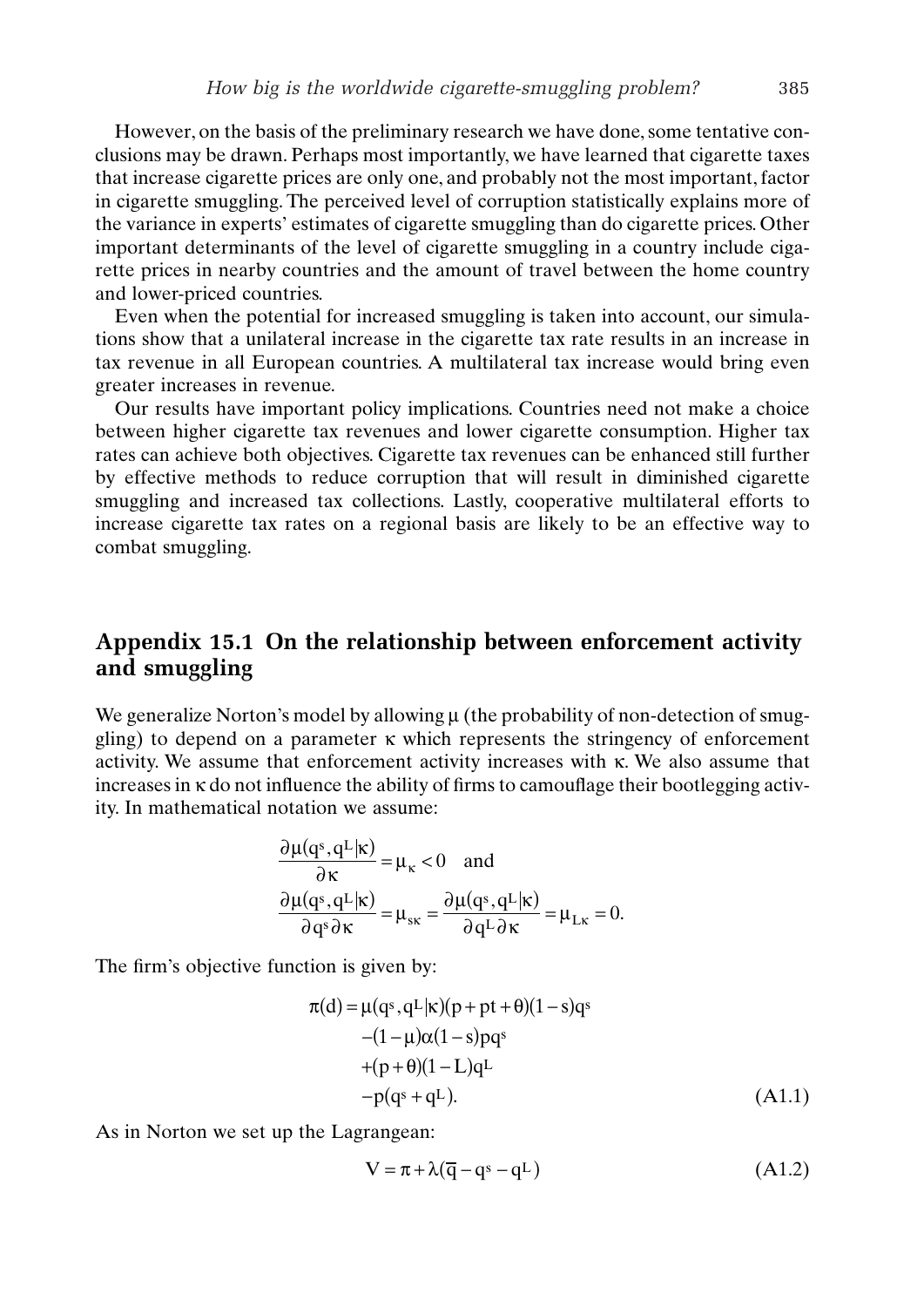and derive the Kuhn–Tucker conditions (they are the same as Norton p. 111.)

$$
\frac{\partial V}{\partial q^s} \le 0 \Rightarrow (p + pt + p\alpha + \theta)(1 - s)(\mu + q^s\mu_s) - p - p\alpha(1 - s) \le \lambda \tag{A1.3}
$$

$$
\frac{\partial V}{\partial q^L} \le 0 \Rightarrow (p + pt + p\alpha + \theta)(1 - s)(q^s \mu_L) + \theta - pL - \theta L \le \lambda \tag{A1.4}
$$

$$
\frac{\partial V}{\partial \lambda} \ge 0 \Rightarrow (\overline{q} - q^L - q^s) \ge 0. \tag{A1.5}
$$

To simplify the notation let:

$$
(p + pt + p\alpha + \theta)(1-s) = A
$$
  
\n
$$
B = -p - p\alpha (1-s)
$$
  
\n
$$
C = \theta - pL - \theta L.
$$

We consider interior solutions in which constraints in eqn A1.3 and A1.4 are both binding:

$$
A(\mu + q^s \mu_s) + B = A(q^s \mu_L) + C,\tag{A1.6}
$$

solve for  $q^s$ :

$$
q^s A(\mu_s - \mu_L) = C - B - A\mu,\tag{A1.7}
$$

divide through to get:

$$
qs = \frac{(C - B - A\mu)}{A(\mu_s - \mu_L)}.
$$
\n(A1.8)

Now differentiate with respect to the parameter  $\kappa$ :

$$
\frac{\partial q^s}{\partial \kappa} = \frac{(-A\mu_\kappa)}{A(\mu_s - \mu_L)} - \frac{(C - B - A\mu)}{[A(\mu_s - \mu_L)]^2} [A(\mu_{s\kappa} - \mu_{L\kappa})]
$$
(A1.9)

Since  $\mu$ <sub>L</sub> > 0 and  $\mu$ <sub>S</sub> < 0 (p. 110 of Norton) and the cross-partials are zero by assumption (this is a parallel shift) equation  $(A1.9)$  reduces to:

$$
\frac{\partial q^s}{\partial \kappa} = \frac{(-\mu_\kappa)}{(\mu_s - \mu_L)} < 0. \tag{A1.10}
$$

The optimal amount of bootlegging unambiguously falls with increased enforcement activity.

## **Appendix 15.2 Technical notes on econometric methodology**

This appendix provides more complete details on the econometric analysis of links between recorded cigarette sales and prices in neighbouring European countries described in Section 15.4.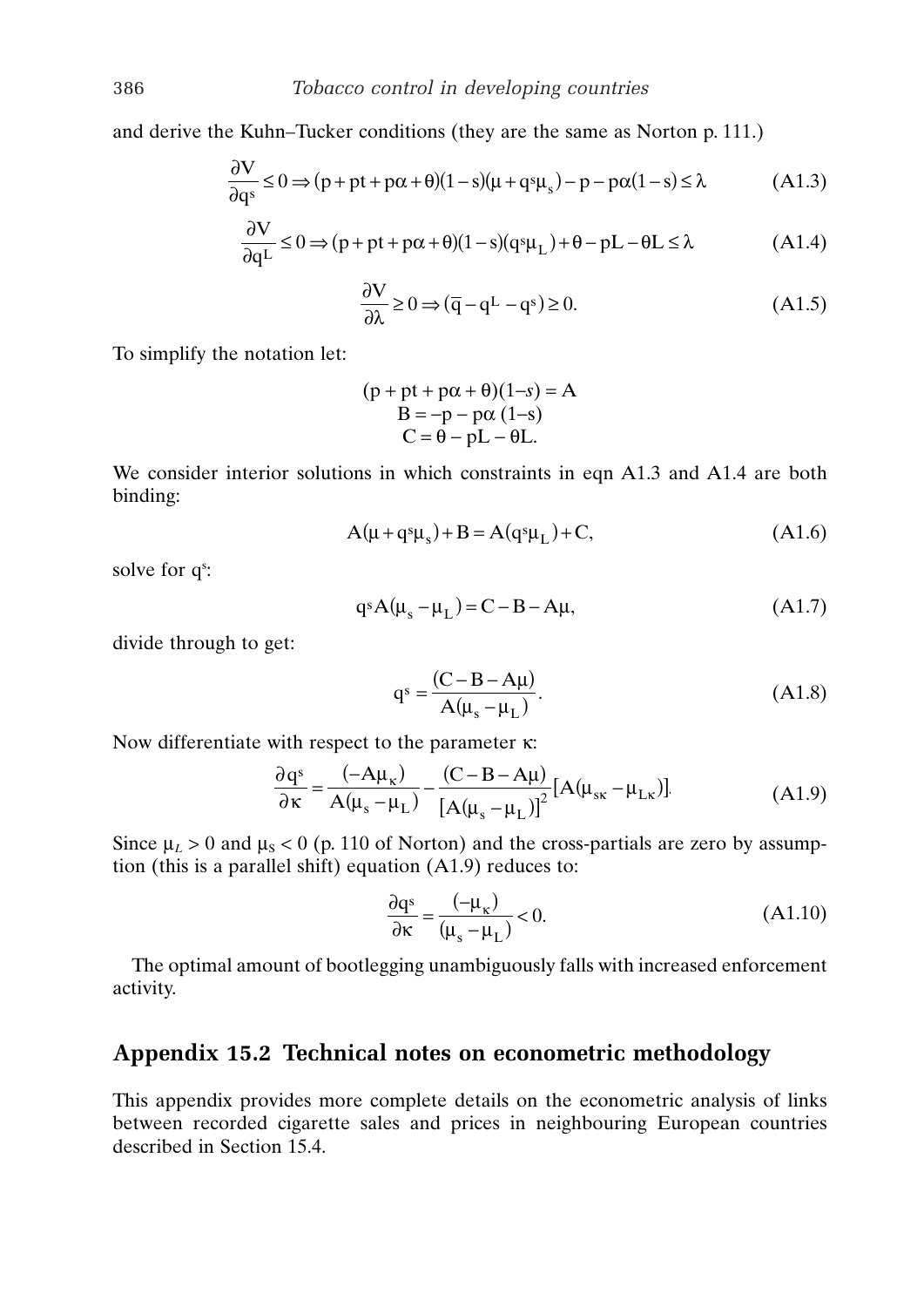#### Basic methodology

Our basic econometric methodology is derived from Becker *et al*. (1994). Like them we estimate an aggregate cigarette demand function with price, income, country dummies, time dummies, and variables representing incentives to import and export as independent variables. Among other models, Becker *et al*. estimate a rational addiction model that allows current consumption to depend upon past and future consumption as well as the variables listed above. We focus on more conventional (static) functional forms for cigarette demand because our goal is to study smuggling rather than demand *per se*.

#### Construction of short-distance import and export variables

Construction of variables that represent consumption, price and income are relatively straightforward and are explained in the text. Construction of the variables for imports and exports are more complex and are explained below:

The basic logic behind Becker *et al*.'s short-distance import and exporting variables is that short-distance importing and exporting depends upon the relative prices and the amount of cross-border traffic among neighboring states. We generalize this idea to include countries that have frequent cross-border traffic, though they may not literally share a border (e.g. UK and France.)

If prices in country i are less than or equal to those in country j we assume that travelers from country i do not purchase cigarettes in country j. If cigarette prices in country i exceed those in j, we assume that each traveler from i makes a cigarette purchase in j. For each dollar that country i's price exceeds country j's price, each traveler from country i purchases b1% of his or her yearly cigarette consumption in country j.5 The total share of country i's consumption purchased in country j is:

$$
\left(b1*(p_i - p_j)*\frac{trav_{ij}}{pop_i}\right) \text{given that } (p_i > p_j),\tag{A2.1}
$$

where trav<sub>ii</sub> is the number of travelers from country i to country j and pop<sub>i</sub> is the population of country i. (trav<sub>ii</sub>/pop<sub>i</sub>) is the number of times the average resident of country i travels to country *i* in a year.

The total share of consumption purchased abroad by travelers from country i is:

$$
b1 * \frac{1}{pop_i} \sum_{j=1}^{n} (p_i - p_j) \text{trav}_{ij} = b1 * \text{sdimp}_i.
$$
 (A2.2)

The summation in eqn A2.2 is taken over countries with lower priced cigarettes than country i; sdimp is our measure of the aggregate incentive for bootlegged imports. Note that by construction sdimp<sub>i</sub>  $> 0$ .

<sup>&</sup>lt;sup>5</sup> For example, suppose that  $b1 = 0.14$  and country j's price exceeds country i's price by one-half dollar per pack. Then each traveler from country i to country j would buy 7% of his or her yearly consumption per trip to country j. Since there are a large number of travelers and we are only concerned with aggregate purchases we study a representative traveler and do not take variance in travelers' behavior into account.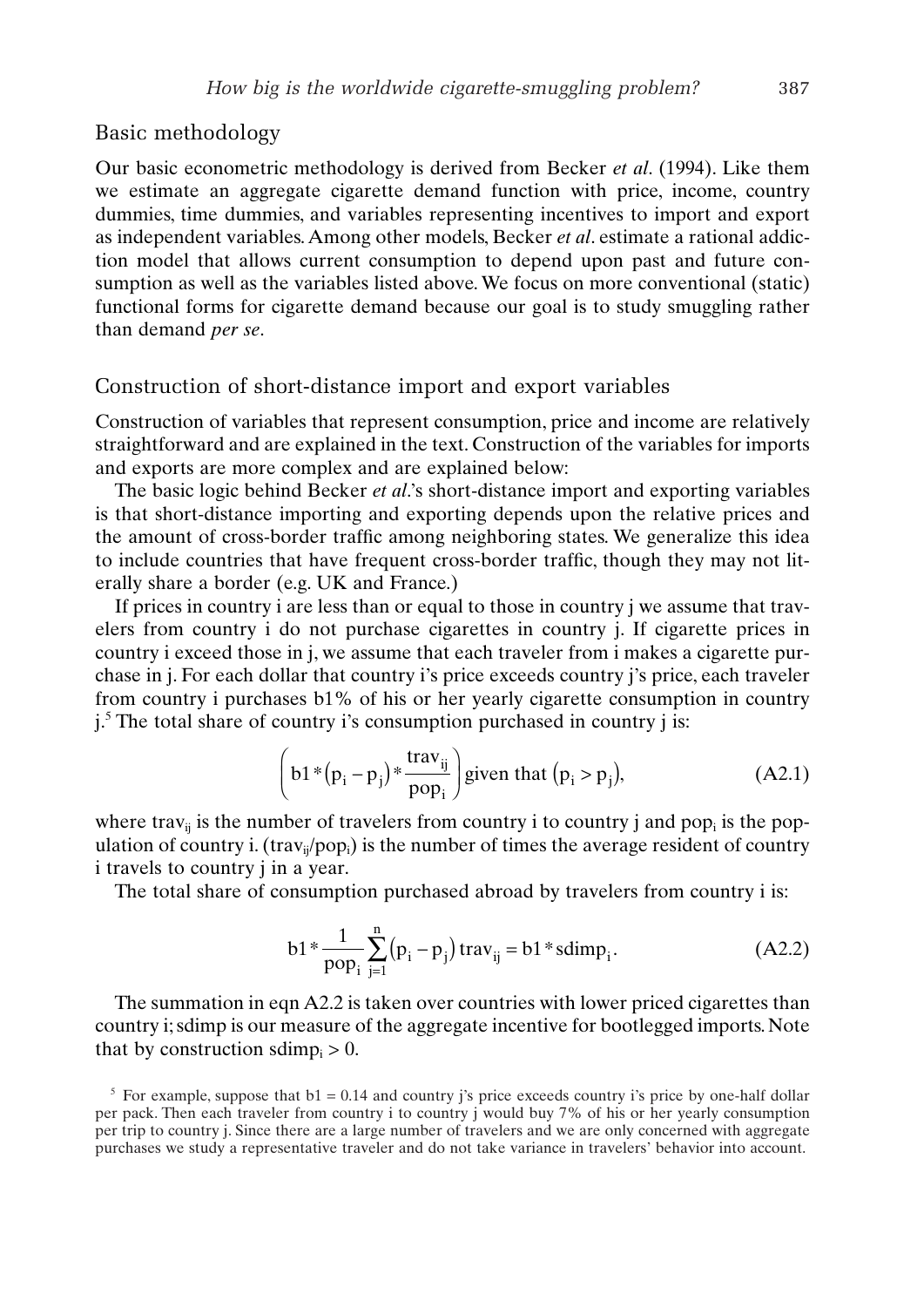Analogously, if cigarette prices in country j exceed those in i, we assume that each traveler from j buys cigarettes when he or she visits country i. For each dollar that country i's price is below j's, each traveler from j buys b2% of country i's yearly consumption.<sup>6</sup> The total share of country i's consumption sold to visitors from country j is:

$$
\left(\mathbf{b2}^*\left(\mathbf{p}_i - \mathbf{p}_j\right)^*\frac{\mathbf{trav}_{ji}}{\mathbf{pop}_i}\right) \text{given that } (\mathbf{p}_i < \mathbf{p}_j),\tag{A2.3}
$$

where trav<sub>ii</sub> is the number of travelers from country j to country i

The total share of sales in country i purchased by travelers from abroad is:

$$
b2 * \frac{1}{popi} \sum_{j=1}^{n} (p_i - p_j) \text{trav}_{ji} = b1 * \text{sdexp}_i. \tag{A2.4}
$$

The summation in eqn A2.4 is taken over countries with higher priced cigarettes than country i; sdexp is our measure of the aggregate incentive for bootlegged exports. Note that by construction sdexp<sub>i</sub>  $< 0$ .

#### *Note on missing values*

Because the summations in eqns A2.2 and A2.4 are taken over all countries in Europe, and since the origin–destination matrices for travelers are not always complete, missing values are a significant problem.

We have used the following procedure: sdimp<sub>i</sub> is coded as missing if we have data on travel from country i to less than three other countries for which we have price data. Analogously,  $s \cdot \text{dexp}_i$  is coded as missing only if we have data on travel to country i from less than three other countries for which we have price data.

The logic for this coding is that we are most likely to have data on substantial tourist flows. Therefore, missing data is likely to be close to zero when we have some data on traffic flows.

#### *Further comments on estimation of Trav<sub>ii</sub> and Trav<sub>ii</sub>*

We have two kinds of data on foreign visitors. In some countries we are told the total number of tourists from abroad in all accommodation establishments. We call this category 1 data. Countries for which we have category 1 data are Austria, Belgium– Luxembourg, Germany, Netherlands, and Switzerland. In other countries we are told the total number of tourists arriving at the frontier. We call this category 2 data. We have category 2 data for all other countries in our sample.

Category 2 data are necessary to estimate sdimp and sdexp as specified above.Therefore, we designate the number of travelers from country i arriving at the frontier of country j as Trav<sub>ii</sub>. We assume that tourists staying in accommodations are a constant

 $6$  For example, suppose that  $b2 = 0.02$  and country j's price exceeds country i's price by one-half dollar per pack. Then each traveler from country j to country i would buy 1% of the average yearly consumption in country i during each visit from country j.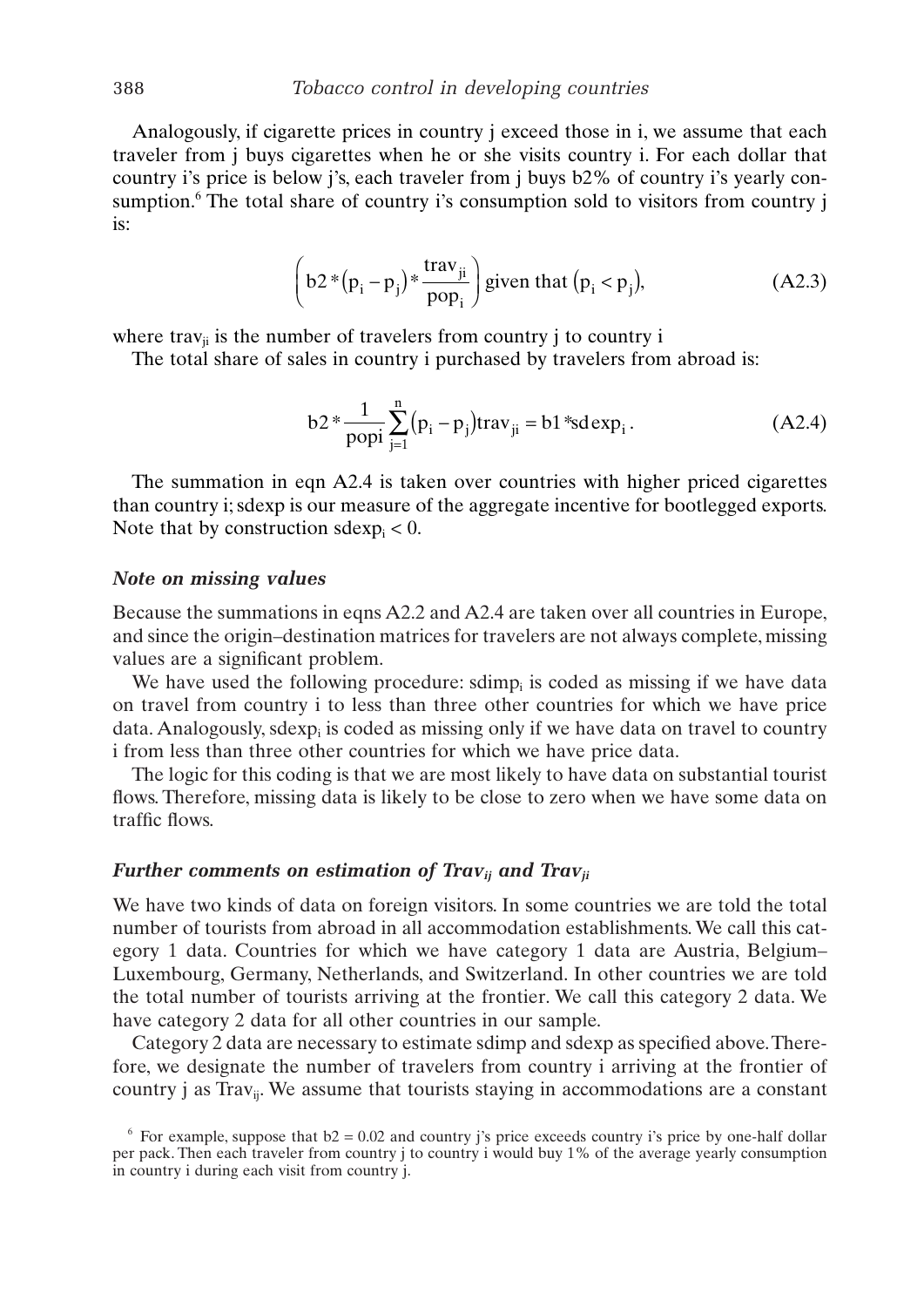| Country     | Primary origin<br>of travelers to<br>country listed<br>in column 1 | Number of<br>travelers from<br>primary origin<br>as a share of<br>population of<br>country listed in<br>column 1 | Primary<br>destination<br>of traveler<br>from country<br>listed in<br>column 1 | Number of travelers<br>to primary<br>destination as a<br>share of population<br>of country listed in<br>column 1 |
|-------------|--------------------------------------------------------------------|------------------------------------------------------------------------------------------------------------------|--------------------------------------------------------------------------------|------------------------------------------------------------------------------------------------------------------|
| Austria     | Germany                                                            | 124.33%                                                                                                          | Italy                                                                          | 74.03%                                                                                                           |
| Belgium-Lux | Netherlands                                                        | 15.85%                                                                                                           | France                                                                         | 72.02%                                                                                                           |
| Bulgaria    | Turkey                                                             | 21.70%                                                                                                           | Romania                                                                        | 8.49%                                                                                                            |
| CzeckRep    | na                                                                 |                                                                                                                  | Poland                                                                         | 146.17%                                                                                                          |
| Denmark     | na                                                                 |                                                                                                                  | Germany                                                                        | 12.28%                                                                                                           |
| France      | <b>UK</b>                                                          | 19.24%                                                                                                           | Spain                                                                          | 34.93%                                                                                                           |
| Finland     | na                                                                 |                                                                                                                  | Russia                                                                         | 24.98%                                                                                                           |
| Germany     | Netherlands                                                        | 2.81%                                                                                                            | Poland                                                                         | 57.62%                                                                                                           |
| Greece      | Germany                                                            | 21.72%                                                                                                           | Italy                                                                          | 5.70%                                                                                                            |
| Hungary     | Germany                                                            | 33.36%                                                                                                           | Romania                                                                        | 6.25%                                                                                                            |
| Ireland     | <b>UK</b>                                                          | 80.17%                                                                                                           | <b>UK</b>                                                                      | 55.44%                                                                                                           |
| Italy       | Switzerland                                                        | 15.70%                                                                                                           | France                                                                         | 8.82%                                                                                                            |
| Netherlands | Germany                                                            | 15.92%                                                                                                           | France                                                                         | 34.84%                                                                                                           |
| Norway      | na                                                                 |                                                                                                                  | <b>UK</b>                                                                      | 9.94%                                                                                                            |
| Poland      | Germany                                                            | 122.17%                                                                                                          | Russia                                                                         | 1.73%                                                                                                            |
| Portugal    | Spain                                                              | 45.80%                                                                                                           | Spain                                                                          | 51.59%                                                                                                           |
| Romania     | Russia                                                             | 9.28%                                                                                                            | Hungary                                                                        | 14.53%                                                                                                           |
| Slovakia    | CzechRepulic                                                       | 4.01%                                                                                                            | Poland                                                                         | 81.04%                                                                                                           |
| Spain       | France                                                             | 51.74%                                                                                                           | Portugal                                                                       | 11.60%                                                                                                           |
| Sweden      | na                                                                 |                                                                                                                  | Germany                                                                        | 6.65%                                                                                                            |
| Switzerland | Germany                                                            | 29.99%                                                                                                           | Italy                                                                          | 127.61%                                                                                                          |
| Turkey      | Germany                                                            | 2.71%                                                                                                            | Bulgaria                                                                       | 2.99%                                                                                                            |
| <b>UK</b>   | France                                                             | 5.50%                                                                                                            | France                                                                         | 19.09%                                                                                                           |
| Russia      | Finland                                                            | 0.86%                                                                                                            | Hungary                                                                        | 1.80%                                                                                                            |

**Table A2.1** Primary travel partners of European countries, 1995

fraction of those arriving at the frontier. We introduce a new variable called Etrav<sub>ii</sub> and define it as follows:

ETrav<sub>ij</sub> = 
$$
\begin{cases} (b3 * Trav_{ij}) & \text{in Austria, Belgium-Luxembourg, Germany,} \\ \text{Trav}_{ij} & \text{otherwise} \end{cases}
$$

We estimate versions of the model assuming  $b3$  equal to 1,  $(1/2)$ , and  $(1/3)$ . We found that the estimated coefficients of the model were hardly altered by changing our assumption about b3. In the regression discussed in the text (Table 15.5), we adopted the assumption that  $b3 = (1/2)$ .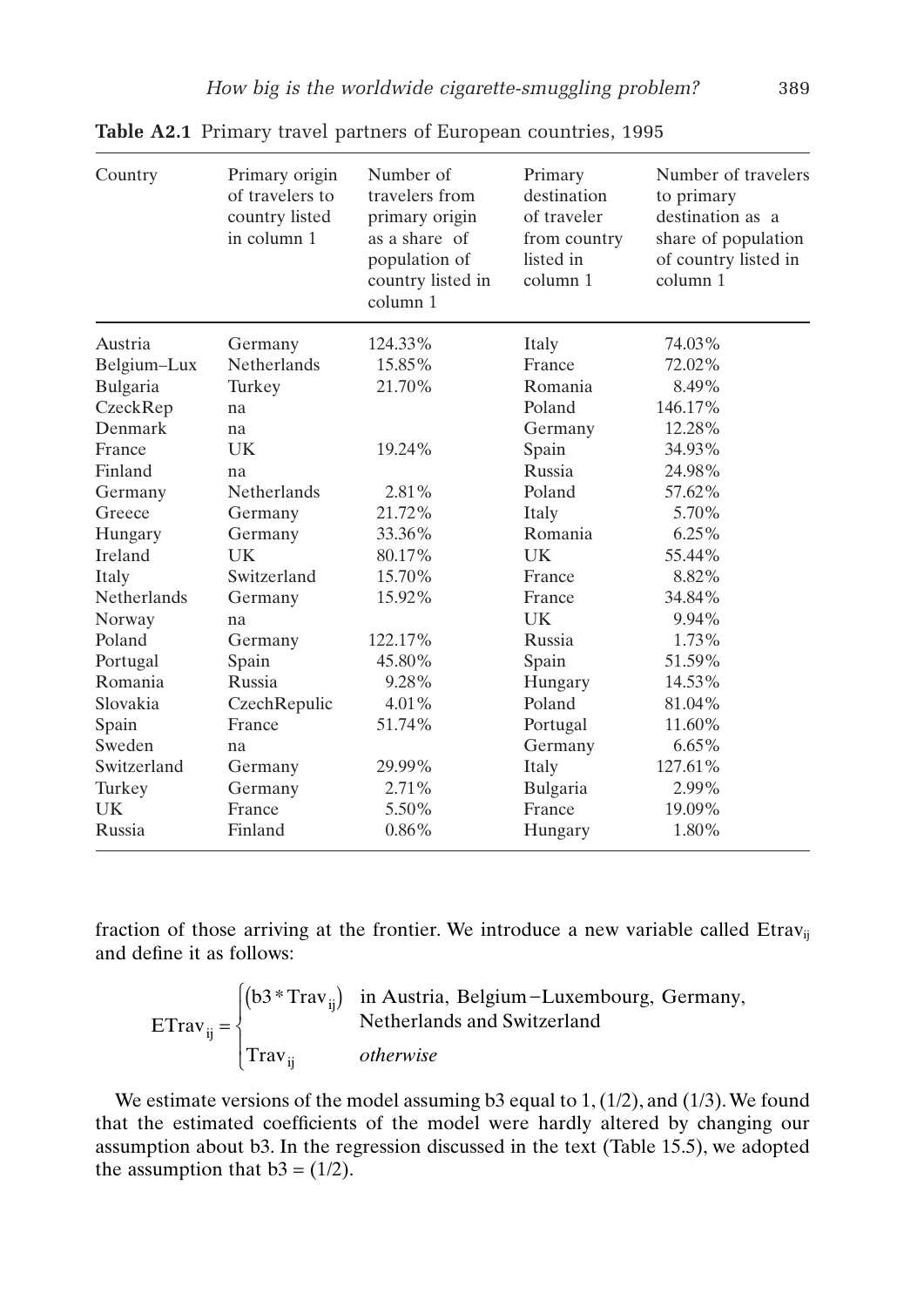|                                               | 1                  | $\overline{2}$       | 3                  | $4*$               | 5                  |
|-----------------------------------------------|--------------------|----------------------|--------------------|--------------------|--------------------|
| Method                                        | <b>OLS</b>         | <b>OLS</b>           | <b>OLS</b>         | <b>OLS</b>         | <b>OLS</b>         |
| Dependent variable                            | Lnc                | Lnc                  | Lnc                | Lnc                | $\mathcal{C}$      |
| Sample                                        | Europe             | Europe               | Europe             | Europe             | Europe             |
| No. observations                              | 101                | 101                  | 101                | 101                | 101                |
| No. countries                                 | 18                 | 18                   | 18                 | 18                 | 18                 |
| dep. mean                                     | 4.50               | 4.50                 | 4.50               | 4.50               | 92.11              |
| Mean price                                    | 1.14               | 1.14                 | 1.14               | 1.14               | 1.14               |
| Price elasticity at the mean                  | $-0.13$            | $-0.13$              | $-0.13$            | $-0.19$            | $-0.09$            |
| Assumption about b3                           | 1/2                | 1.00                 | 1/3                | 1/2                | 1/2                |
| Adjusted r-square                             | 0.9611             | 0.9610               | 0.9611             | 0.9612             | 0.9611             |
| Aggregate incentive for<br>bootlegged imports | $-0.14$<br>(2.16)  | $-0.14$<br>(2.11)    | $-0.14$<br>(2.23)  | $-0.12$<br>(1.76)  | $-11.93$<br>(1.98) |
| Aggregate incentive for<br>bootlegged exports | $-0.02$<br>(0.67)  | $-0.03$<br>(0.81)    | $-0.02$<br>(0.53)  | $-0.01$<br>(0.29)  | $-2.87$<br>(0.90)  |
| Price                                         | $-0.11$<br>(2.95)  | $-0.12$<br>(3.04)    | $-0.11$<br>(2.87)  | $-0.07$<br>(1.17)  | $-7.49$<br>(2.05)  |
| Price times dummy for high<br>income          |                    |                      |                    | $-0.10$<br>(1.11)  |                    |
| GDP per capita                                | 1.09E-05<br>(1.38) | $1.12E-05$<br>(1.41) | 1.07E-05<br>(1.35) | 1.14E-05<br>(1.44) | 0.001<br>(1.01)    |
| Year dummies                                  | Yes                | Yes                  | Yes                | Yes                | Yes                |
| Country dummies                               | Yes                | Yes                  | Yes                | Yes                | Yes                |

**Table A2.2** Cigarette consumption in Europe: sensitivity analysis (t statistic in parens below coefficient)

1 Aggregate incentives for bootlegged imports and exports are estimated assuming that incentive to cross-border shop for cigarettes depends on price differential and that amount of cross-border smuggling is proportional to number of crossborder travelers. See text of appendix for more details.

2 Price and GDP per capita are measured in real US dollars in 1982–84.

3 All specifications assume price is exogenously determined.

4 In column 4, price-elasticity is price elasticity for high income countries only.

We calculated short-distance importing and exporting variables using the World Tourism Organization data discussed in the text. Table A2.1 presents an extract of our data that may be useful in understanding the results. For each country in the sample we show the primary travel partners in 1995. For example, the country that sends the most travelers to Austria is Germany.The total number of Germans traveling in Austria is 124% of Austria's domestic population. The country that Austrians most travel to is Italy. The number of Austrians traveling to Italy is 74% of Austria's population. Of course, this does not mean that nearly three out of four Austrians visited Italy in 1995. It is quite possible for a single Austrian to make multiple trips to Italy. Analysis of this data shows that a country's primary travel partners are likely to be, but are not always, those with which they share a border.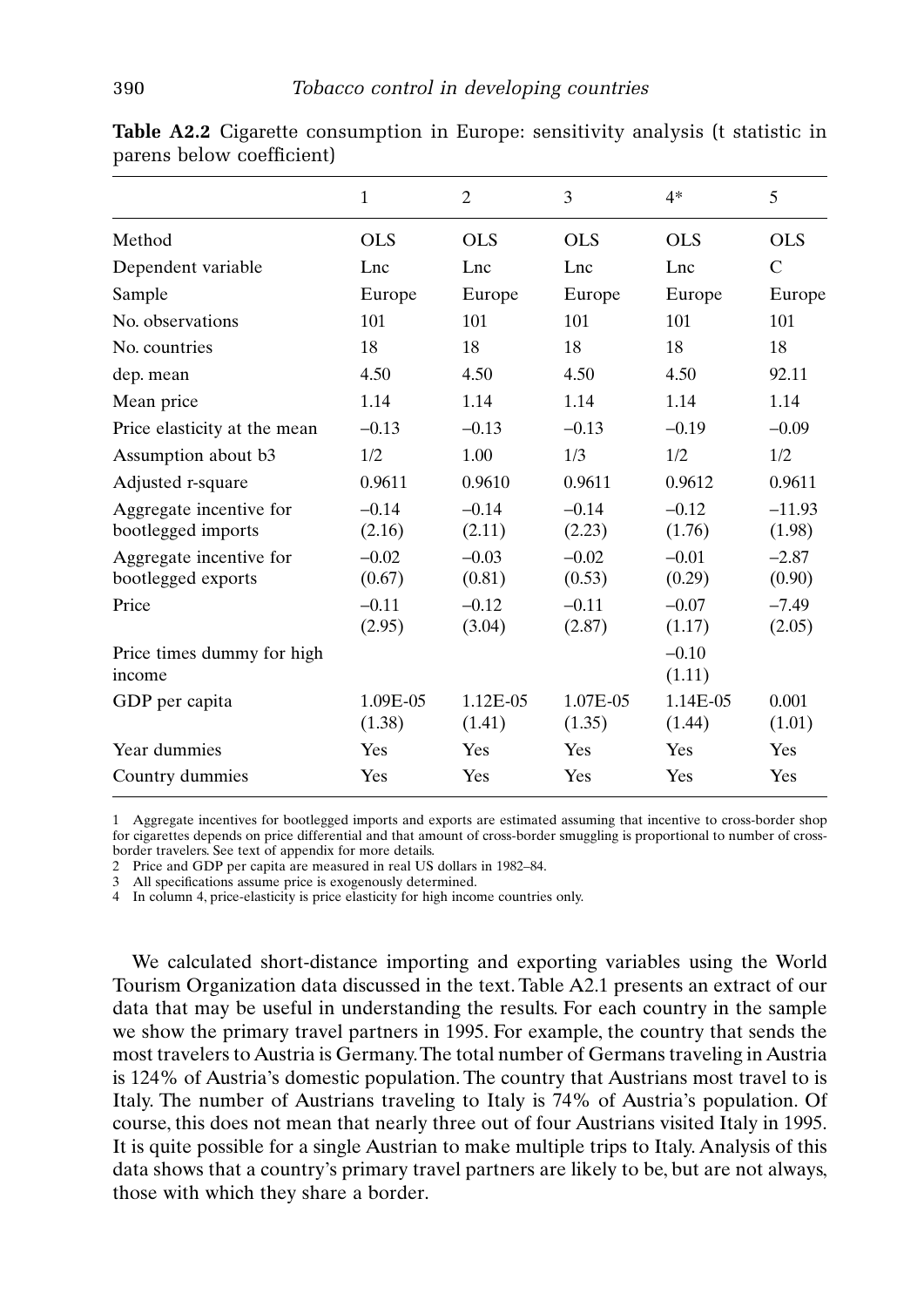#### Results from alternative regression specifications

Results from a number of alternative regression specifications are contained in Table A2.2. Column 1 simply reproduces some of the results reported in Table 15.5. Columns 2 and 3 test the sensitivity of these results to changes in the value used for b3. The empirical results are very similar regardless of which value of b3 is adopted. We use b3 equal to 1 (there are twice as many frontier arrivals as accommodation arrivals) in the text because this seems most reasonable to us.

Column 4 interacts price with a dummy variable equal to one for 'high-income' European countries since these countries may have a different responsiveness to price than low-income countries. The interacted variable is not significantly different from zero although including this variable raises the absolute value of the price elasticity in high-income countries and lowers the estimated price elasticity for low-income countries.

Finally, column 5 uses the un-transformed value rather than the natural log of consumption as the dependent variable. This is the dependent variable used by Becker *et al*. (1994). In the text we use the natural log of consumption as the dependent value since this restricts the predicted value of consumption to be a positive number. However, simply using the value of consumption as the dependent variable gives us similar qualitative results (coefficients on aggregate incentive for bootlegged imports and price are significant while other coefficients are not, estimated price elasticity of demand is quite low).

#### **References**

- Baltagi, B. H. and Levin, D. (1986). Estimating dynamic demand for cigarettes using panel data: the effects of bootlegging, taxation and advertising reconsidered. *Review of Economics and Statistics*, **48**, 148–55.
- Baltagi, B. H. and Levin, D. (1992). Cigarette taxation: raising revenue and reducing consumption. *Structural Change and Economic Dynamics*, **3**(2), 321–35.
- Becker, G. S., Grossman, M., and Murphy, K. (1994). An empirical analysis of cigarette addiction. *American Economic Review*, **84**(3), 396–418.
- Bhagwati, J. N. (1974a). Introduction. In *Illegal Transactions in International Trade* (ed. J. Bhagwati), pp. 1–6. North Holland Publishing Company, New York.
- Bhagwati, J. (1974b). On the underinvoicing of imports. In *Illegal Transactions in International Trade* (ed. J. Bhagwati), pp. 138–47. North–Holland Publishing Company, Amsterdam.
- Bhagwati, J. N. and Hansen, B. (1974). A theoretical analysis of smuggling. In *Illegal Transactions in International Trade* (ed. J. Bhagwati), pp. 9–22. North–Holland Publishing Company, New York.
- Chaloupka, F. (1991). Rational addictive behavior and cigarette smoking. *Jounal of Political Economy*, **99**(4), 722–42.
- Chaloupka, F. and Corbett, M. (1998). Trade policy and tobacco: towards an optimal policy mix. In *The Economics of Tobacco Control* (ed. I. Abedian, R. van der Merwe, N. Wilkins, and P. Jha), Applied Fiscal Research Center, Cape Town, South Africa.
- Chaloupka, F. J. and Warner, K. E. The Economics of Smoking. In *The Handbook of Health Economics* (ed. J. Newhouse and A. Culyer), North–Holland, Amsterdam.
- Feenstra, R. C. *et al*. (1999). Discrepancies in international data: an application to China-Hong Kong entrepôt trade. *American Economic Review*, **89**(2), 338–43.